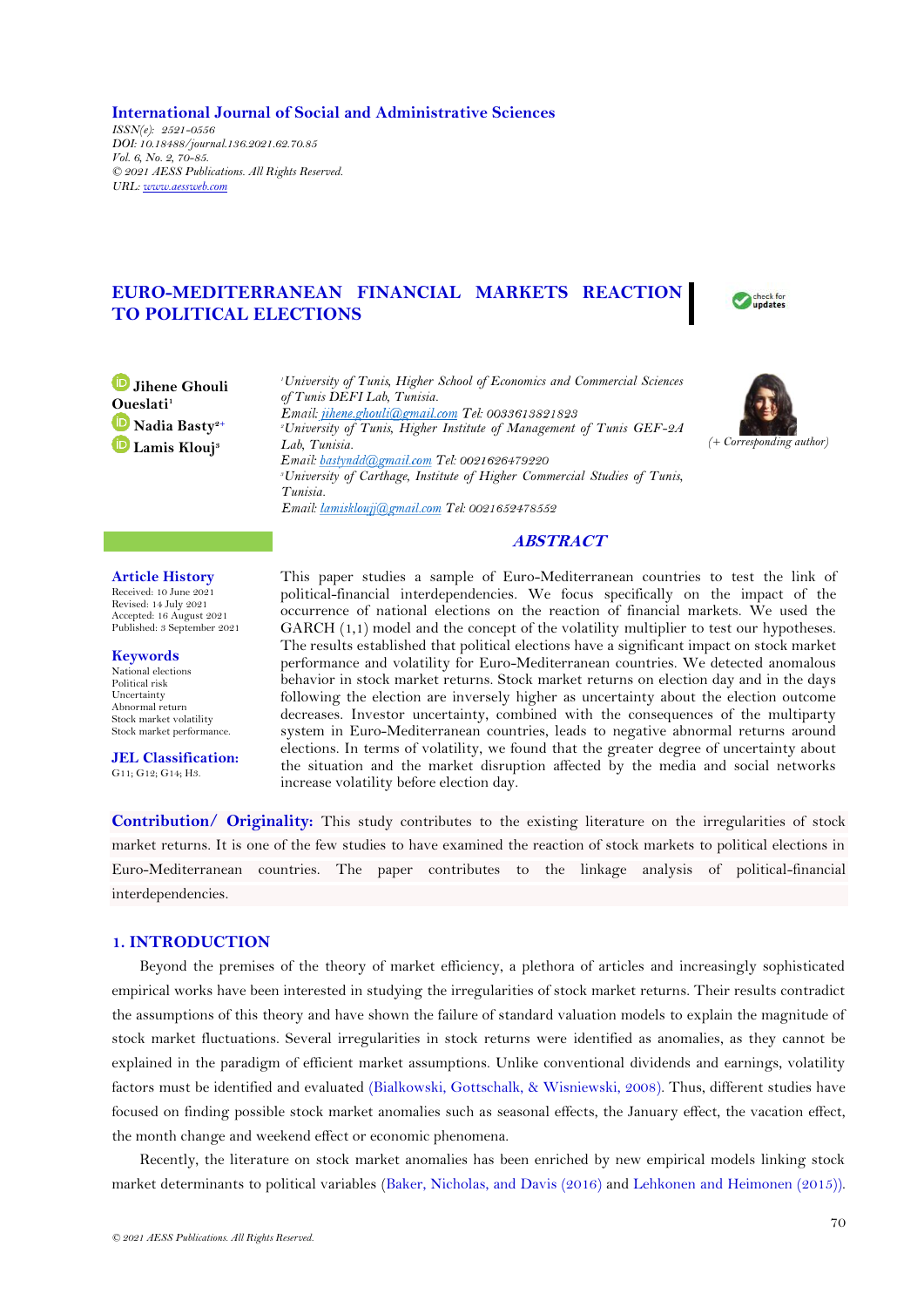These studies have largely demonstrated their relevance to political anomalies. Indeed, the previous literature had emphasized the interdependence between politics and economics by referring to important theories such as the partisan preference theory of [Nordhaus \(1975\)](#page-14-1) or [Hibbs \(1977\)](#page-14-2), which was modified to incorporate rational expectations by [Alesina \(1987\)](#page-13-2). Recently, new empirical evidence has rekindled interest and curiosity in dissecting financial markets from a policy perspective. Research by [Pantzalis, Stangeland, and Turtle \(2000\)](#page-14-1); [Santa-Clara and](#page-15-0)  [Valkanov \(2003\)](#page-15-0); [Booth and Booth \(2003\)](#page-13-3) and [Honghai, Libing, Sunqi, and Donglei \(2017\)](#page-14-3), which examines the behavior of stock markets around election dates, argues that political events generally have a large influence on financial markets. Investors may adjust their expectations and revise their strategies based on new policies such as monetary policies, taxes or election results.

This article focuses on this link of political-financial interdependencies by specifically studying the reaction of financial markets to the occurrence of elections. A growing body of research has examined the effects of national elections on stock market performance [\(Floros, 2008;](#page-14-4) [Knight, 2006;](#page-14-5) [Li & Born, 2006\)](#page-14-6) among others) and has shown a significant effect of national elections on stock market performance. Other studies have focused on jointly analyzing the effect of national elections on stock market volatility and performance, such as [Bialkowski et al.](#page-13-0)  [\(2008\)](#page-13-0); [Honghai et al. \(2017\)](#page-14-3); [Goodell and Vähämaa \(2013\)](#page-14-7). On the other hand, the lack of election certainty and its effect have been interpreted in different additional theoretical and empirical frameworks as in [Baker et al. \(2016\)](#page-13-1), [Pastor and Veronesi \(2012\)](#page-14-1) and [Kelly, Pastor, and Veronesi \(2016\)](#page-14-8).

Historically, national elections are one of the most important political events in any nation. This event is preceded by a year of debates between the candidates, extensive media coverage and various prognostications that have a strong impact on investor behavior and financial markets. Investors are often faced with uncertainty related to changes in government and economic policies. This uncertainty can alter their future actions and decisions and thus impact the financial market [\(Baker et al. \(2016\)](#page-13-1) and [Lehkonen and Heimonen \(2015\)](#page-14-0)). In a theoretical and empirical framework, [Kelly et al. \(2016\)](#page-14-8) show that political uncertainty is valued in the equity option market. In fact, in the financial market, investors always anticipate price movements, based on upcoming news. In a climate of uncertainty about the outcome of elections, these investors tend to freeze their trades or simply withdraw from the market. Their profitability prospects change accordingly [\(Cosset & Suret, 1995\)](#page-13-4). Sometimes, investors' fears dissipate, and the market can be active even before the elections to the extent that election results can be predicted. Therefore, the level of uncertainty can be said to determine price movements. Generally speaking, investors, based on their anticipation, tend to rush into the market, looking for a bull market and mainly motivated by the positive atmosphere expected after the elections.

The analysis of political cycles in stock market returns has been conducted mainly in the United States and/or in developed markets. We use an analysis of the stock market reaction to political elections in the Euro-Mediterranean countries. Indeed, this area constitutes a very important geopolitical bloc of interest. This importance is reflected in various agreements (commercial, political, economic, etc.). Based on the assumption that the effects of political uncertainty propagate across countries [\(Kelly et al., 2016\)](#page-14-8), we focused on the entire zone rather than on a single country. Overall political and financial stability is critical; hence, our choice of study is useful. The Euro-Mediterranean zone has long been invested with important strategic stakes: confrontation between Arabs and Europeans and rivalry between powers, colonization and the emergence of the terrorist threat. Since January 2011, it has been a region of political demands for governance that is more attentive to the aspirations of the people, as in Tunisia. These recent developments in the democratic process and the advent of governments resulting from free and transparent elections have revived interest in examining the relationship between electoral mandates and economic policies as reflected in stock prices. We have therefore chosen to work on a sample of seven countries, namely Tunisia, Morocco, Turkey, Spain, France, Greece and Italy. To the best of our knowledge, our research is the first to examine the reaction of the financial markets at the Euro-Mediterranean level to the occurrence of a political event, namely elections. Therefore, we answer the following main question: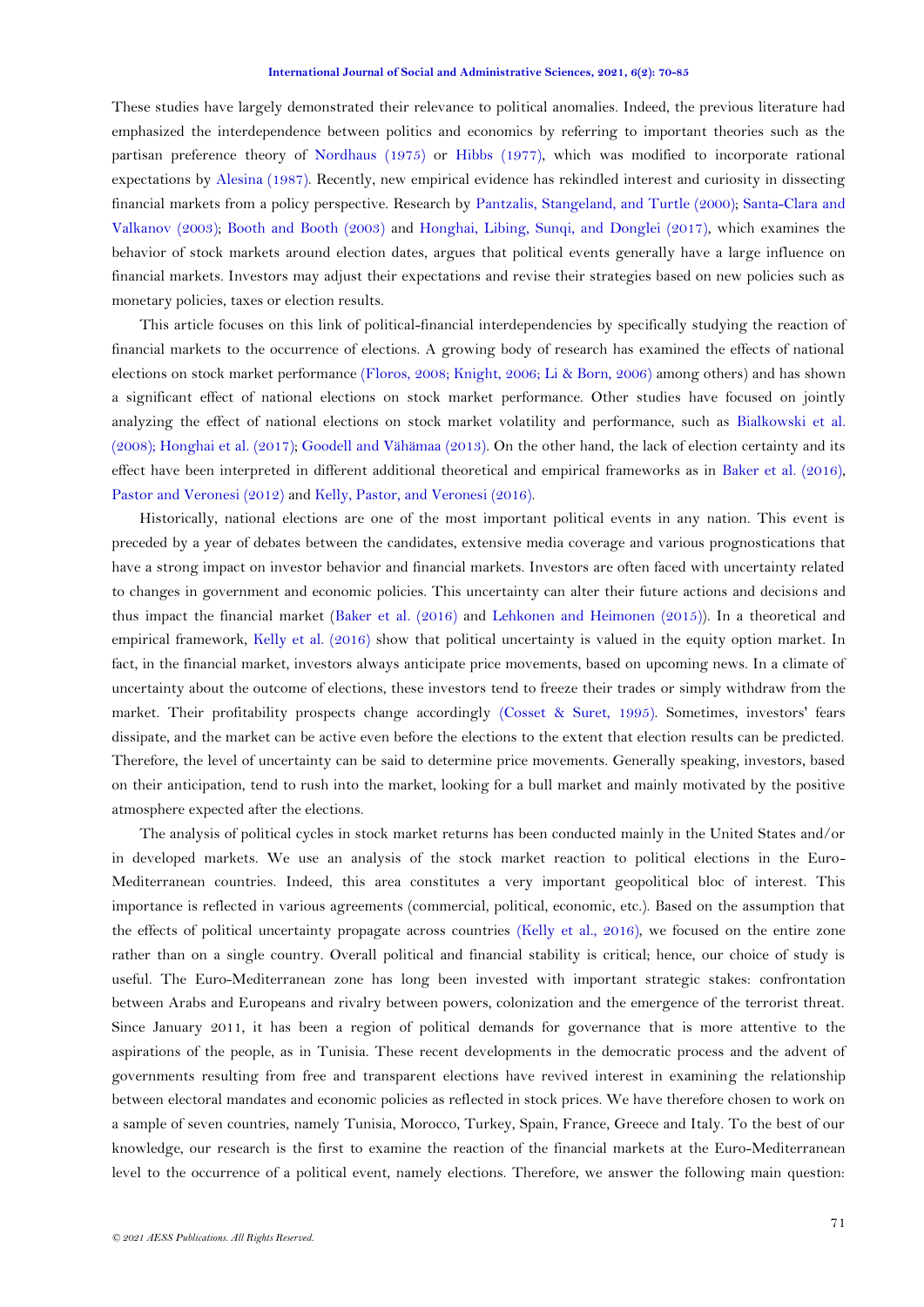What is the impact of the occurrence of a national election on the performance and volatility of stock markets in the Euro-Mediterranean countries. Our answer will be based, first, on a classical event study methodology and, second, it will be developed by analyzing the results of an event study based on a GARCH (1,1) model and the concept of the volatility multiplier. We rely on GARCH models because they are designed to deal with the non-stationarity assumption of financial data that generally have stylized characteristics. They exhibit volatility clustering, leptokurtosis (the distribution of returns is fat-tailed) and leverage. The GARCH (1,1) model allows us to deal with the heteroscedasticity of the time series and to provide a measure of volatility.

Our empirical results establish that political elections have a significant impact on the performance and volatility of Euro-Mediterranean stock markets. These results for the Euro-Mediterranean stock market are significantly different from the results reported in the literature for the US stock market. These results are at odds with the opportunistic political business cycle (OPBC), which is based on the idea that in order to maximize votes, ruling parties, relying on voters' short-sightedness, maneuver economic policy to create favorable economic conditions for election dates and generate pre-election boom cycles. For our sample, stock market returns decline before political elections and increase right after. This is consistent with the literature that reports that stock returns are lower if uncertainty is higher considering that risk averse investors do not like uncertainty. Political uncertainty is related to cabinet changes, government ideology or volatility in the distribution of seats in parliament. Stock market returns on election day and in the days following the election are inversely higher as uncertainty about the outcome of the election decreases. Euro-Mediterranean countries have a multi-party system that can explain the negative abnormal returns around elections. Thus, we can argue that investors uncertainty, combined with the consequences of the multiparty system, leads to negative abnormal returns before election day. In terms of volatility, we found that the greater degree of uncertainty about the situation and the market disruptions affected by the media and social networks increase volatility before election day. The month before the political elections is characterized by an increase in risk related to the outcome of the formation of the new government, the economic policy adopted during its term, as well as a decrease in performance. However, the month following the election date is characterized by a decrease in the level of volatility; this could be due to a clearer view of the country's new government, the economic policies adopted, as well as an increase in performance.

Our study will be organized as follows. The second section presents a review of the previous literature on the effects of national elections on market response. The third section describes the study sample, the elections to be studied, and the methodology. The main results of this methodology will be presented and discussed in the fourth section.

## **2. LITERATURE REVIEW**

The literature on political cycles in stock market returns has been conducted for different country samples. Established political events, particularly national elections, are known to have a significant impact on financial markets. Our research is related to at least two strands of this literature: one on the effects of national elections on stock market performance and the other on the effect of national elections on stock market volatility.

### *2.1. Effects of National Elections on the Stock Market Performance*

In order to measure the effect of political events on financial markets, several research studies have focused on the analysis of political instability to explain financial development in the world. They have shown that variation in political stability has had a significant, substantial and consistent impact on financial market development over several decades. The research attempted to show how political events impose structure on market returns. They report that they create policies that stimulate the economy and promote stock market returns [\(Hensel & Ziemba,](#page-14-9)  [1995\)](#page-14-9). According to [Vuchelen \(2003\)](#page-15-1), it is policymakers who systematically seek to increase stock prices before elections. Nevertheless, stock prices are a function of the level of uncertainty in the market. According to [Brown,](#page-13-4)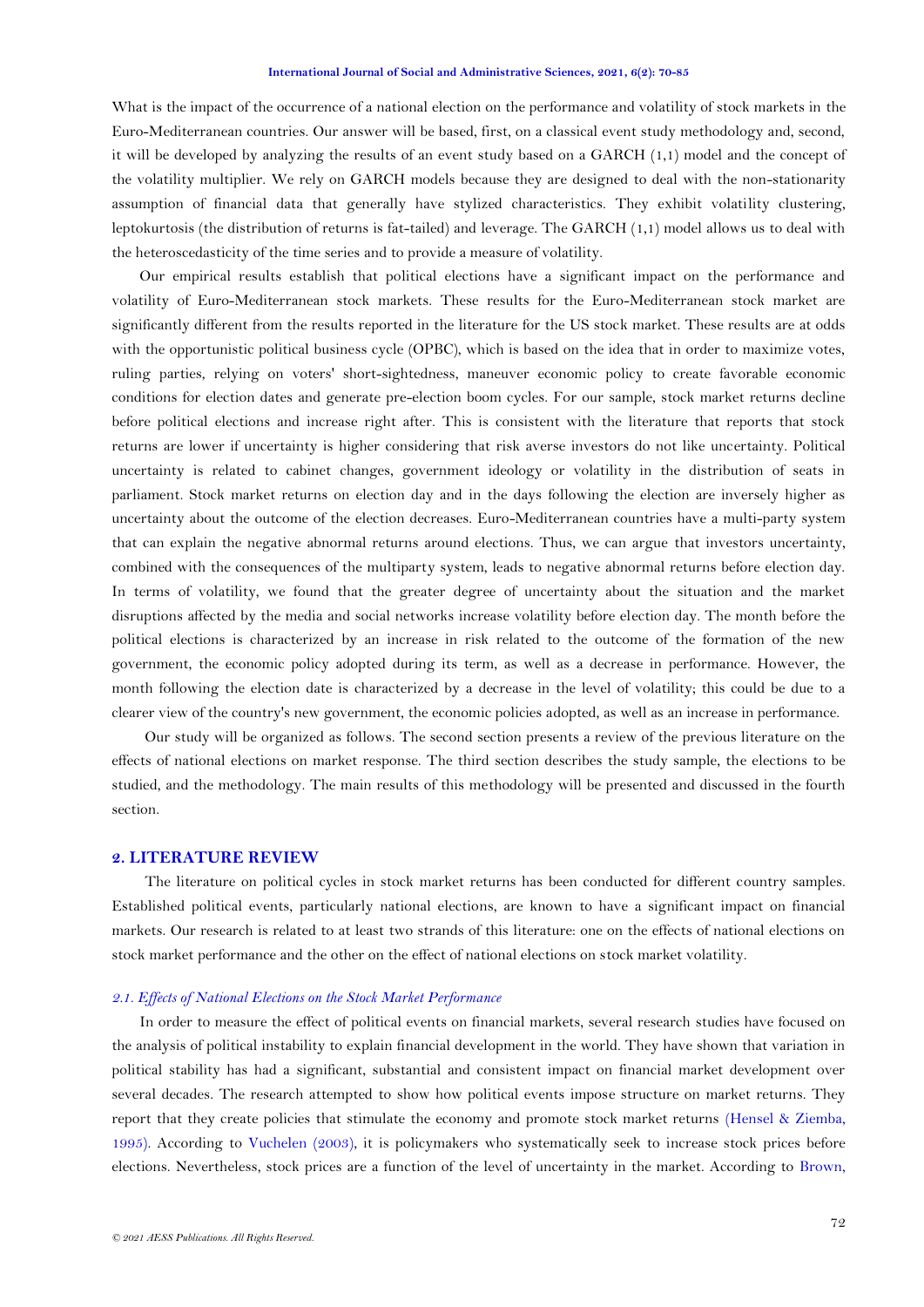[Harlow, and Tinic \(1988\)](#page-13-4), for example, in response to increased uncertainty, investors price below their fundamental values prior to an event. A corrective trend will ensue, involving an increase in stock prices when the level of uncertainty decreases and the outcome of the election becomes more certain.

[Bilson, Brailsford, and](#page-13-5) Hooper (2002) and [Roe and Siegel \(2011\)](#page-15-2) examined this relationship between political risk and stock market returns for different types of markets (emerging and developed) and found that political risk is important in explaining the change in stock market performance. The authors studied national elections as a political event that has a significant impact on the stock market. In this context, [Lobo \(1999\)](#page-14-10) based his study on the U.S. market by analyzing the impact of U.S. elections on stock market returns for the period from January 1965 to December 1996 using a jump-diffusion model composed of a geometric Brownian motion and a Poisson process. He concluded that elections are an important source of uncertainty for the stock market and that the election period is characterized by lower returns compared to non-election years. His result is consistent with that of [Allvine and](#page-13-6)  [O'Neill \(1980](#page-13-6)) who found that the U.S. stock market, for the period between 1961 and 1987 had an upward trend in the two years preceding the presidential elections. [Pantzalis et al. \(2000\)](#page-14-1) in turn analyzed the stock market reaction around elections for 33 countries using an event study methodology. The results showed that the stock market reaction is positive and significant for the two weeks preceding the political elections. They showed that when there is a higher degree of uncertainty before an election process, there is a corresponding increase in stock prices due to this uncertainty. [Wang and Lin \(2009\)](#page-15-3) also examined the relationship between politics and Taiwan's financial market by focusing on the effects of legislative sessions between the pre- and post-power change period on returns. Methodologically, the authors used an AR (3) and EGARCH (1,1) model. They showed that returns are significantly negative at the 5% threshold after a change in power. With different modeling methods, other studies document a significant impact of general elections on the price of the Athens stock exchange and the New Zealand stock exchange [\(Floros, 2008\)](#page-14-4).

Different results have been reported by research on general elections. From this point of view, [Mandac](#page-14-11)ı (2003) analyzed, for the Turkish market, the impact of general elections on the performance of the ISE100 stock index based on an event window (15, +15). He found that only certain elections are followed by abnormal returns. Returns are significantly higher during elections. [Döpke and Pierdzioch \(2006\)](#page-13-4) studied the relationship between market movements and the political process in Germany and compared it with the results found in the literature on the US stock market. The results showed that stock market returns increase with the liberal government as well as under the conservative government. They also concluded that there is no relationship between stock market returns and elections, unlike the results found in the United States. These results suggest that the effect of elections on the stock market cannot be generalized to all elections and depends on the level of uncertainty in the political environment and macroeconomic conditions.

# *2.2. The Impact of National Elections on Volatility*

Any type of event can cause variations in the stock market. Macroeconomic news, especially political events, have been documented to have a significant impact on stock market volatility (see among others [\(Engle. & Victor,](#page-13-4)  [1993;](#page-13-4) [Mehdian, Tevfik, & Perry, 2008\)](#page-14-1)). [Nikkinen and Sahlström \(2004\)](#page-14-1) report an increase in the volatility of financial asset prices in the run-up to a macroeconomic announcement that creates uncertainty, followed by a rapid drop when the data is released. Studies have particularly focused on political elections and their effect on stock market volatility, as well as on stock market performance. A large body of interesting research, such as [Herbst and](#page-14-12)  [Slinkman \(1984\)](#page-14-12); [Huang \(1985\)](#page-14-13); [Lobo \(1999\)](#page-14-10); [Li and Born \(2006\)](#page-14-6); [Bialkowski et al. \(2008\)](#page-13-0); [Goodell and Vähämaa](#page-14-7)  [\(2013\)](#page-14-7); [Wang and Lin \(2009\)](#page-15-3); [Johnson, Chittenden, and Jensen \(1999\)](#page-14-14); [Lehkonen and Heimonen \(2015\)](#page-14-0); [Li and](#page-14-6)  [Born \(2006\)](#page-14-6); [Smales \(2014\)](#page-15-4); [Smales](#page-15-5) (2015); [Smales \(2016\)](#page-15-6) have analyzed how a political election can induce greater stock market volatility. [Herbst and Slinkman \(1984\)](#page-14-12); [Huang \(1985\)](#page-14-13) and [Lobo \(1999\)](#page-14-10) found that volatility is high in an election year.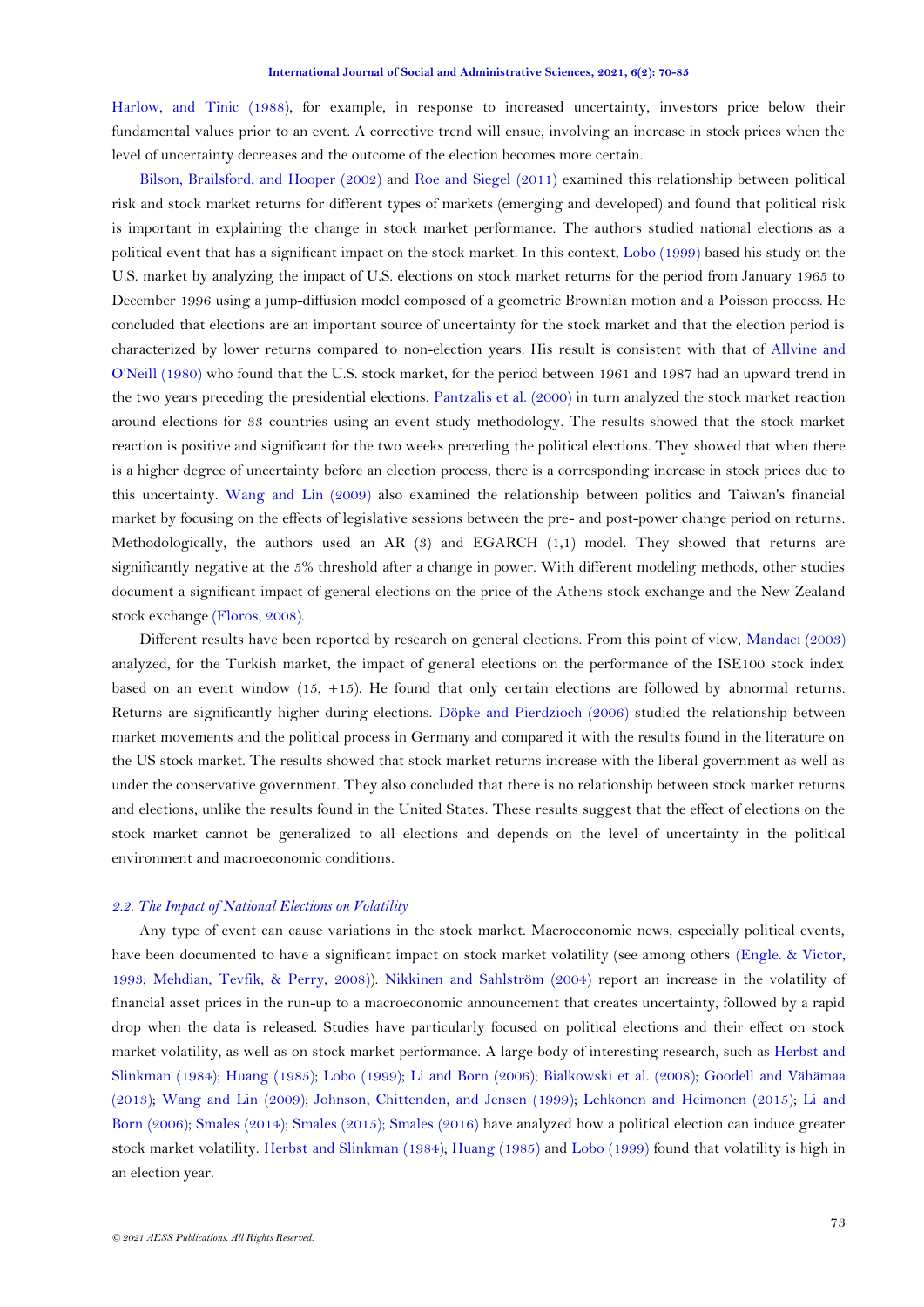<span id="page-4-1"></span>In particular, [Bialkowski et al.](#page-13-0) (2008) conducted a study that examines the impact of political elections on the volatility of stock returns for indices from 27 OECD countries. They adapted an event study methodology that measures conditional abnormal volatility using a GARCH (1,1) model. They found that stock markets are extremely sensitive around elections in terms of volatility. The authors explain these results by the fact that investors are always surprised by the final distribution of votes despite many efforts to accurately predict election results. In response to this surprise, stock prices react strongly by temporarily exhibiting high levels of volatility. It is important to note that the margin of victory and the change in political orientation of the government are key factors in explaining the magnitude of election shocks. For the U.S. presidential election, [Li and Born \(2006\)](#page-14-6) report that stock market volatility increases when the presidential election has no clear winner. [Smales \(2015\)](#page-15-5) also argue that stock market uncertainty fades with the increase in the probability of the incumbent president winning.

[Goodell and Vähämaa \(2013\)](#page-14-7); [Smales \(2014\)](#page-15-4); [Smales](#page-15-6) (2016) focus on the effect of presidential elections on implied volatility and show that implied volatility in financial markets increases with uncertainty around election outcomes. Indeed, stock market uncertainty increases with positive changes in the probability of success of the potential winner as investors revise their expectations about future macroeconomic policy. These results provide support for the political uncertainty hypothesis, which assumes that information about the probability of an election winner reflects in particular information about future macroeconomic policy.

# **3. EMPIRICAL METHODOLOGY**

In our study, we used the event study methodology to adapt the approach described in the work of [Bialkowski](#page-13-0)  [et al. \(2008\)](#page-13-0). The event study methodology adopted consists of three steps. The first step is to identify and date public events. The definition and calculation of abnormal volatilities is the subject of the second step. In the third step, we analyze the abnormal volatilities.

#### *3.1. Description of the Sample of the Study*

In this study, we analyze the stock market reaction to political elections in the Euro-Mediterranean countries. We chose to work on a sample of seven countries, namely Tunisia, Morocco, Turkey, Spain, France, Greece and Italy. To analyze the effect of political events on stock markets, we focused on the aggregate stock market indices of each country. This choice is justified by the nature of the events to be studied. These are political elections, and therefore events of a macroeconomic nature that have effects not only on one sector but on the entire market.

<span id="page-4-0"></span>[Table 1](#page-4-0) below summarizes the set of indices for the countries in our sample as well as the different sources of collection of their historical price during the study period which runs from January 1, 2001 to March 31, 2018.

| Pays    | Indice                  | <b>Source</b>           |
|---------|-------------------------|-------------------------|
| Espagne | IBEX35                  | Bloomberg               |
| France  | CAC <sub>40</sub>       | www.finance.yahoo.com   |
| Grèce   | Athen index compos (GD) | www.finance.yahoo.com   |
| Italie  | <b>FTSE MIB</b>         | www.finance.yahoo.com   |
| Maroc   | <b>MASI</b>             | www.cdgcapitalbourse.ma |
| Tunisie | Tunindex                | www.bymt.com.tn         |
| Turquie | <b>ISE100</b>           | www.finance.yahoo.com   |

**Table-1.** Main indices of the countries of the Euro-Mediterranean area.

The study period was set based on the relevance of the events. Indeed, according to [Roe and Siegel \(2011\)](#page-15-2), linking the political and financial components requires that the country under study be considered democratic during the event period. Thus, only elections held in the period when the country is considered democratic are considered in our study sample. For example, Tunisia was only considered after the 2011 revolution. Furthermore, for the purpose of our study, we collected historical prices of MSCI world indices for all countries from the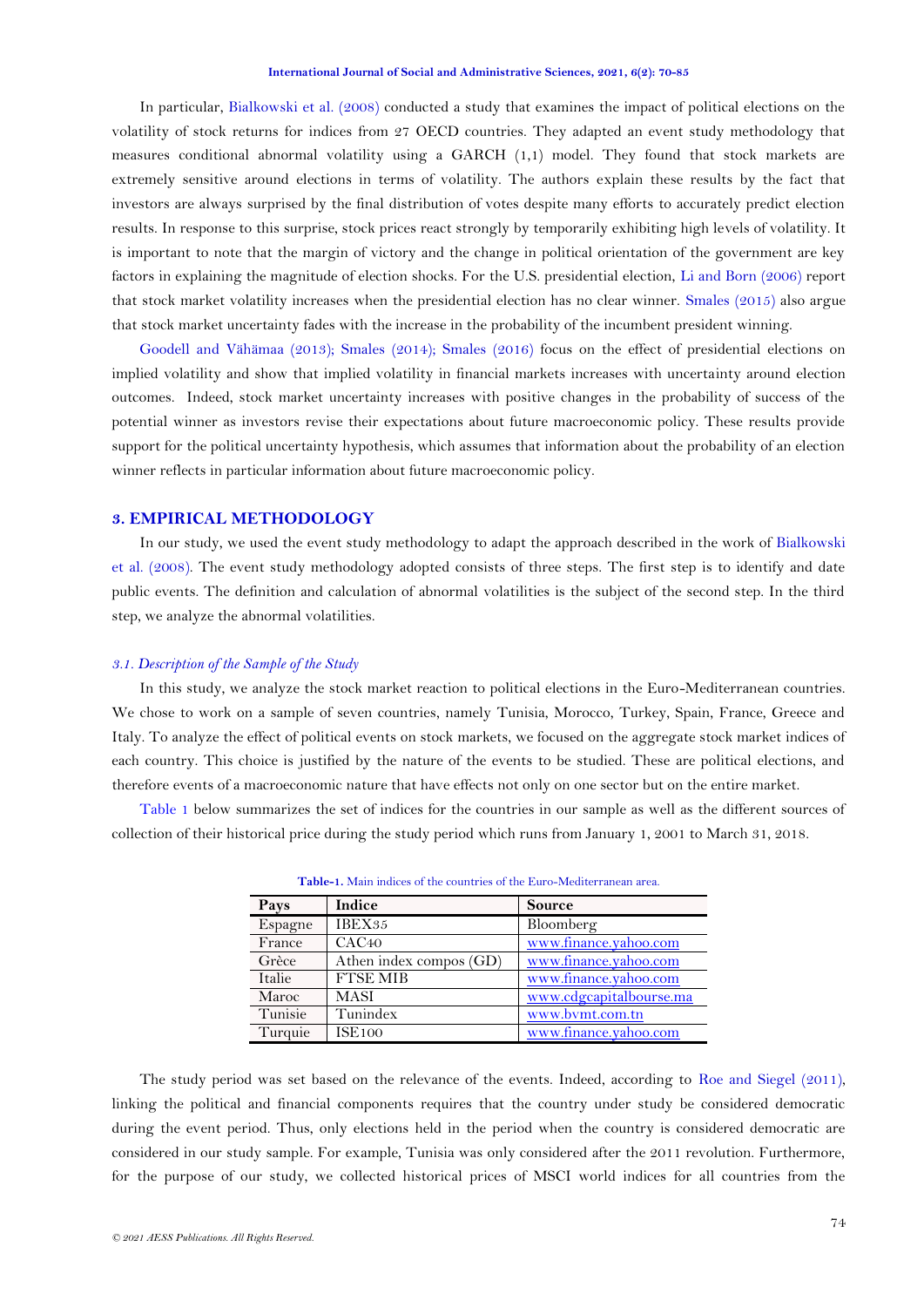<span id="page-5-0"></span>Bloomberg website. [Table 2](#page-4-1) presents the descriptive statistics of the returns of the stock market indices used in the study.

| Table-2. Descriptive Statistics for Index returns. |            |        |           |        |                  |                 |
|----------------------------------------------------|------------|--------|-----------|--------|------------------|-----------------|
|                                                    | Mean       | Max    | Min       | Sd     | <b>Sekewness</b> | <b>Kurtosis</b> |
| IBEX35                                             | 0.00007    | 0.1348 | $-0.0959$ | 0.0152 | 0.0840           | 5.2152          |
| CAC <sub>40</sub>                                  | $-0.00004$ | 0.1059 | $-0.0947$ | 0.0150 | 0.0341           | 5.1221          |
| <b>ATHEX</b>                                       | $-0.00040$ | 0.1343 | $-0.1367$ | 0.0182 | $-0.0685$        | 4.8172          |
| <b>FTSE MIB</b>                                    | $-0.00017$ | 0.1087 | $-0.0860$ | 0.0155 | $-0.0737$        | 4.4776          |
| MASI                                               | 0.00007    | 0.1348 | $-0.0959$ | 0.0152 | 0.0840           | 5.2152          |
| <b>TUNINDEX</b>                                    | 0.00037    | 0.0411 | $-0.0500$ | 0.0054 | $-0.4389$        | 11.1856         |
| <b>ISE100</b>                                      | 0.00060    | 0.1269 | $-0.1998$ | 0.0213 | $-0.3140$        | 6.7112          |

The average value for the majority of the indexes is close to zero, the standard deviation varies between 0.54% and 2.1% for the whole sample, which indicates that the returns are not very different from the average. The majority of the indexes have a non-zero skewness and more than half of the sample has a negative skewness which allows us to deduce that the distribution of the index returns is skewed. Moreover, the kurtosis values are all greater than three, so we are in a leptokurtic distribution. The data do not follow a normal distribution. It must be said that these results of the descriptive analysis are not a surprise for us, as they present the main properties found in financial series.

#### *3.2. Model and Identification of Selected Events*

At the level of this study we therefore considered all elections that took place during our study period concerning the selected countries of the Mediterranean area. The dates of the elections are collected from the database developed by Martin and Swank in 2012, available on the website of the American university "Marquette" (http://www.marquette.edu/) with a double check in newspapers and on the internet. For Tunisia and Morocco, the dates of the selected elections are obtained from newspapers as well as from news sites, as they are not available in Martin and Swank's database which covers only 27 countries belonging to the OECD. We distinguish between different types of political elections. These are national elections, such as presidential and parliamentary elections, and local elections, such as municipal elections. In this article, we have examined all three types of elections. However, the dates of parliamentary and presidential elections are usually very close in time. Indeed, these two dates usually coincide or are separated by less than 300 days (the period of study of the event). In both cases, we include in the sample one of the two events. This choice depends on the nature of the country's political system (parliamentary system vs. presidential system). Note that all the countries in our sample have a parliamentary regime with a prime minister as head of government, and a president or monarch as head of state (sometimes purely symbolic). Consequently, in the case of successive election dates, it is the parliamentary elections that are considered. We also chose to study the impact of municipal elections on the determinants of the stock market, because of the importance of the municipal council in the countries in our sample. Indeed, as in any democracy, elected officials represent the population and make the necessary decisions on the directions and priorities of the municipality and administer its affairs. Thus, we obtain a sample composed of 21 events divided into 9 municipal elections, 11 legislative elections and one presidential election. For the purposes of our research, we define the day of the event as the day of the election, except in cases where the elections took place on a weekend or a holiday. In these cases, the event day is defined as the first trading day after the election.

### *3.2.1. Event Window and the Estimation Period*

For the event window we have chosen the interval  $\lceil 1.51 \rceil$  that is 25 days (one month of quotation) before and after the day of the election. The estimation period is 250 days. According to [Brown and Warner \(1985\)](#page-13-7) the number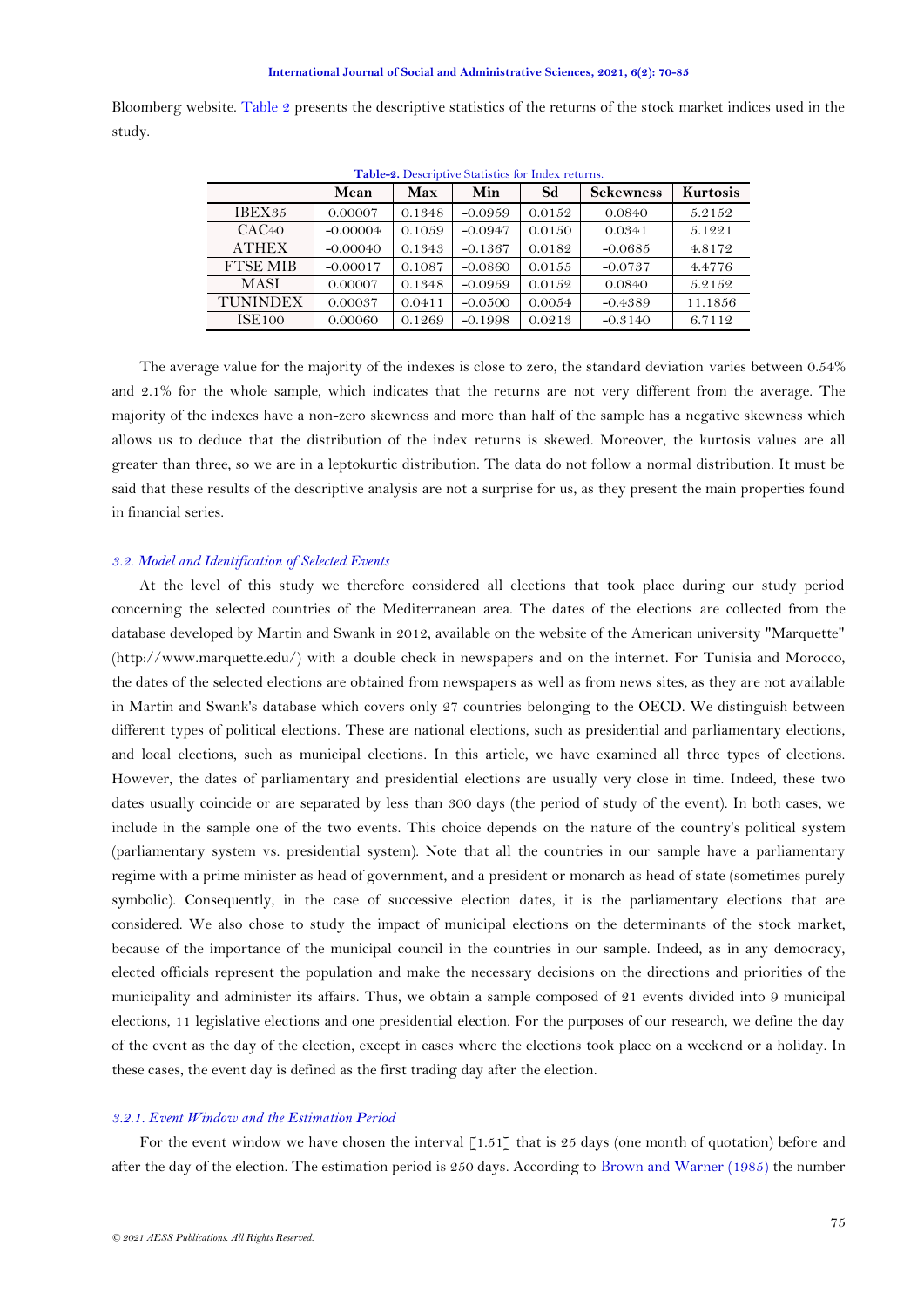<span id="page-6-4"></span>of observations necessary to estimate the benchmark model is 250 daily observations of the yield. It should be noted that event windows and estimation periods were considered after cleaning up any other important event that could skew the results of our study.

#### *3.2.2. Models and Tests Identification: Elections and Stock Market Performance*

The presence of a market reaction following political elections must be detected by abnormal behavior around the event period. In order to verify these abnormal behaviors, reference was made to the most used model in event studies which is the market model. This methodology is proposed by [Fama, Fisher, Jensen, and Roll \(1969\)](#page-14-15).

<span id="page-6-0"></span>
$$
R_{i,t} = \alpha + \beta R_t^* + \varepsilon_{i,t} \tag{1}
$$

Where  $R_{i,t}$  is the daily index return of country i at time t and  $R_t^*$  is the daily return of the World Index MSCI. The calculation of the return is as follows:

$$
R_{i,t} = \ln\left(\frac{P_t}{P_{t-1}}\right) \qquad (2)
$$

Where  $R_{it}$  is the index return of the country index i at the date t and  $P_t$  and  $P_{t-1}$  are the prices of the index respectively at the date t and t-1.

[Equation](#page-5-0) 1 and [2](#page-6-0) allow to calculate the country index return. This method takes into account the risk of each index. The theoretical profitability of the indices is linked to the market profitability by a proportionality coefficient, the β, specific to the index. Over the estimation period, the profitability of each index (i) is therefore compared to that of the MSCI index in order to estimate the parameters of the OLS model.

<span id="page-6-1"></span>Using estimated parameters  $\hat{\alpha}$  and  $\hat{\beta}$ , we can obtain theoretical/expected profitability [Equation](#page-6-1) 3 over the event period.

#### Renta theo<sub>it</sub> =  $\hat{\alpha} + \hat{\beta}R_t^*$  $(3)$

<span id="page-6-2"></span>Abnormal returns are calculated in [Equation](#page-6-2) 4 as the difference between the observed returns and the theoretical returns.

# $AR_{itd} = R_{it} - Renta\,theo_{it}$  (4)

 $d$  Is the number of elections (event) for each country. Once the abnormal returns are calculated, the overall impact of all events is measured by the accumulation of this abnormal profitability. An average of the abnormal returns for each index is then calculated.

$$
\overline{AR}_{it} = \frac{1}{N} * \sum_{d=1}^{N} AR_{itd} \tag{5}
$$

<span id="page-6-3"></span>With N is the number of events studied. Finally, the accumulation of the abnormal profitability "CAR" is given by the sum of the average of the abnormal returns during the event window based on th[e Equation 6.](#page-6-3)

$$
CAR_{i,t} = \sum_{j=0}^{t} \overline{AR}_{it} , t = 1 ... 51
$$
 (6)

In order to evaluate the significance of the CAR, we chose the parametric test Student.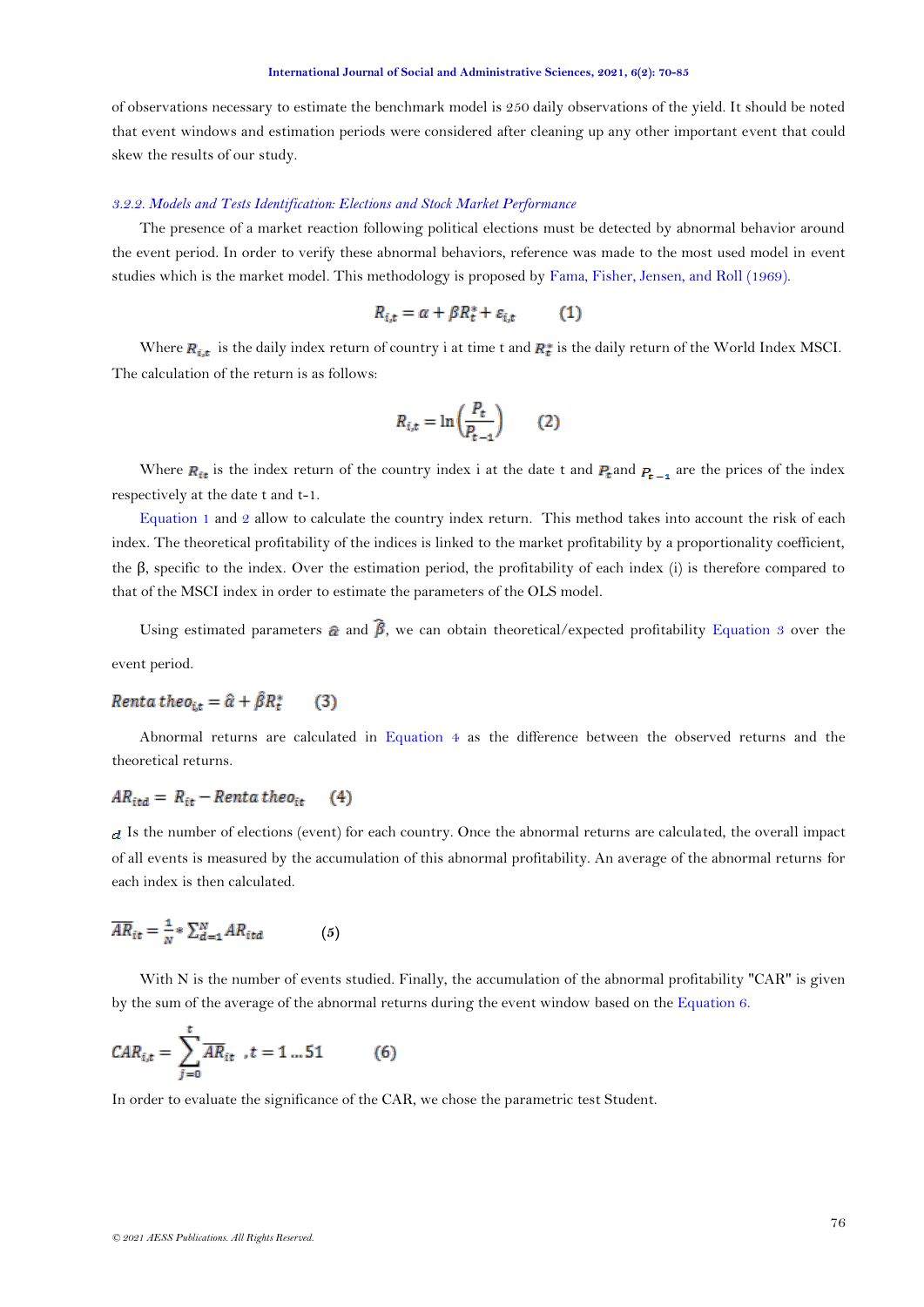#### <span id="page-7-3"></span>*3.2.3. Models and Tests Identification: Elections and Stock Market Volatility*

We evaluate the impact of elections on the second moment of return distribution using the approach A volatility event-study. The discussion presented here is based on the approach taken by [Bialkowski et al. \(2008\)](#page-13-0). Exploiting the issues of [Engle \(1982\)](#page-13-4) and [Bollerslev \(1986\)](#page-13-8) the authors proposed an event study methodology based on the work of [Hilliard and Savickas \(2002\)](#page-14-16) on stochastic volatility. The methodology of this study, consist on an estimation of the GARCH parameters, a prediction of the volatility on the basis of estimated GARCH parameters, a calculation of the multiplicative coefficient of the volatility and finally a calculation of the CAV.

First, after identifying the event study parameters, we estimate the factors of a GARCH model (1.1) for each event during the estimation period and predict the conditional volatility during the days of the window of the event based on these estimated factors. The GARCH model (1,1) is the most used model of the ARCH family in the literature of research in the field of finance.

<span id="page-7-1"></span>
$$
R_{i,t} = \alpha + \beta R_t^* + \varepsilon_{i,t}, \qquad \varepsilon_{i,t} \sim N(0, h_{i,t}) \tag{7}
$$

$$
h_{i,t} = \gamma_0 + \gamma_1 h_{i,t-1} + \gamma_2 \varepsilon_{i,t-1}^2 \tag{8}
$$

With  $R_{it}$  it is the index return of country i at date t;  $R_t^*$  is the daily return of the MSCI world index at time t;

 $\varepsilon_{i,t}$  is the country-specific part of index returns, it is the residual of the model;  $h_{i,t}$  represents its conditional variance.

Second we measure abnormal volatility. The GARCH model can serve as a reference because it can provide an indication of what the volatility would have been had if the election didn't take place. We will therefore have a forecast of the conditional volatility during the k days of the event window based on the information effective on the last day of the estimate period  $t^*$  which results in the following equation [\(Equation](#page-7-0) 9):

<span id="page-7-0"></span>
$$
E(h_{i,t^*+k}/\Omega_{t^*}) = \hat{\gamma}_0 \sum_{j=0}^{k-1} (\hat{\gamma}_1 + \hat{\gamma}_2)^j + (\hat{\gamma}_1 + \hat{\gamma}_2)^{k-1} \hat{\gamma}_1 h_{i,t^*} + (\hat{\gamma}_1 + \hat{\gamma}_2)^{k-1} \hat{\gamma}_2 \hat{\varepsilon}_{i,t^*}^2 \tag{9}
$$

 $\hat{y}_1$  and  $\hat{y}_2$  are the GRACH parameters estimated from the [Equations 7](#page-6-4) and [8](#page-7-1);  $\hat{\varepsilon}_{i,t}^2$  is the residues squared of the last day of estimation period;  $h_{i,t}$  is the historical volatility of residues  $\varepsilon_{i,t}$  during the last day of estimation calculated on 250 days of estimation.

Third we calculate the multiplicative coefficient of volatility. The previous forecast ignores the effect of the event; indeed, it does not take into account the impact of elections on volatility. Therefore, the distribution of residues during the event window can be described in [Equation 10](#page-7-2) as follows:

# <span id="page-7-2"></span> $\varepsilon_{i,t} \sim N(AR_t, M_t E(h_{i,t}/\Omega_t))$  (10)

Where  $AR_t$  is abnormal return induced by the event for  $t > t^*$  and  $M_t$  is the multiplicative coefficient that reflects the effect of the event on volatility

 $M_t$ >0 is a parameter that measures the multiple by which volatility increases from its non-event level during

the event window [\(Hilliard & Savickas, 2002\)](#page-14-16). If the event has no impact on volatility,  $M_t$  would be equal to 1. If the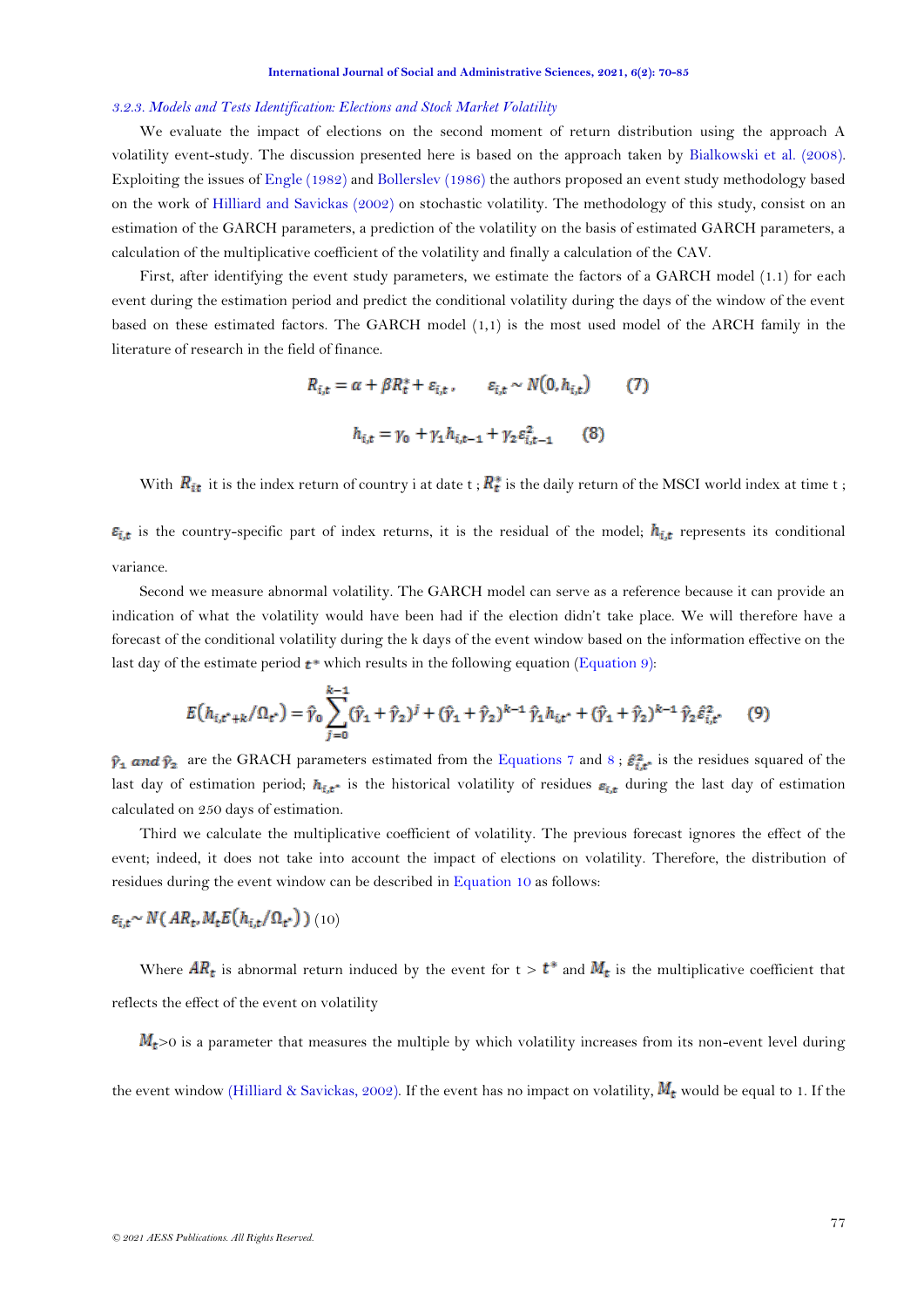event increases (decreases) volatility,  $M_t$ >1 ( $M_t$ <1). A particular event may have different values of  $M_t$  for each day

of the event window  $(t > t^*).$ 

The objective of our study is to quantify the effect of elections on stock market volatility,  $M_t$  is the primary parameter of interest of this study. The method of estimating the multiplier of the induced volatility of the event is based on the combination of standardized residuals with a transverse approach as explained by [Boehmer, Musumeci,](#page-13-9)  [and Poulsen \(1991\)](#page-13-9) and [Hilliard and Savickas](#page-14-16) (2002).

Indeed, if the residues were standardized using the cross-sectional average, they would normally be distributed with an average of zero. Their difference, under the hypothesis of residual orthogonality, would be given by [Equation 11:](#page-7-3)

$$
var\left(\varepsilon_{i,t} - \frac{1}{N} \sum_{i=1}^{N} \varepsilon_{i,t}\right) = M_t \left[E\left(h_{i,t}/\Omega_{t^*}\right) \frac{N-2}{N} + \frac{1}{N^2} \sum_{j=1}^{N} E\left(h_{j,t}/\Omega_{t^*}\right)\right]
$$

$$
= M_t \, EIDRV_{i,t} \tag{11}
$$

Where  $EIDRV_{i,t}$  is the reduced variance of the non-event residuals. N is the number of events in the sample.

$$
\varepsilon_{i,t} - \frac{1}{N} \sum_{i=1}^{N} \varepsilon_{i,t} \sim N \left( 0 \, , M_t E(h_{i,t}/\Omega_{t^*}) \, \frac{N-2}{N} + \frac{M_t}{N^2} \sum_{j=1}^{N} E(h_{j,t}/\Omega_{t^*}) \right) \tag{12}
$$

Standardized residuals will follow a normal distribution of mean 0 and variance  $M_t$  [\(Equation 13\)](#page-8-0).

<span id="page-8-0"></span>
$$
\frac{\varepsilon_{i,t} - \frac{1}{N} \sum_{j=1}^{N} \varepsilon_{j,t}}{\sqrt{\frac{N-2}{N} \cdot E\left(h_{i,t}/\Omega_{t^*}\right) + \frac{1}{N^2} \sum_{j=1}^{N} E\left(h_{j,t}/\Omega_{t^*}\right)}} \sim N(0,M_t)
$$
(13)

To estimate the multiplier coefficient  $M_t$  we calculate the variance of the standardized residues in [Equation 14](#page-8-1) as follow:

<span id="page-8-1"></span>
$$
\widehat{M}_t = \frac{1}{N-1} \sum_{i=1}^N \frac{\left(\widehat{\varepsilon_{i,t}} - \frac{1}{N} \sum_{j=1}^N \widehat{\varepsilon_{i,t}}\right)^2}{\frac{N-2}{N} \cdot E\left(h_{i,t}/\Omega_{t^*}\right) + \frac{1}{N^2} \sum_{j=1}^N E\left(h_{j,t}/\Omega_{t^*}\right)}
$$
\n
$$
\widehat{t} = R_{i,t} - \left(\widehat{\alpha} + \widehat{\beta}R_t^*\right) \text{ et } t > t^*
$$
\n(14)

With  $\widehat{\varepsilon_{i,t}} = R_{i,t} - (\hat{\alpha} + \hat{\beta}R_t^*)$ 

Under the null hypothesis, the standardized residuals follow a standard normal distribution centered since  $M_t$ would be equal to one. Consequently, the percentage of abnormal variation of the volatility each day t of the event window would be equal to  $(\widehat{M}_t - 1)$ .

<span id="page-8-2"></span>Finally, we calculate the « CAV » based on the [Equation 15.](#page-8-2) So, for an event window  $(n_1, n_2)$ , the cumulative abnormal volatility (CAV) can be calculated as follows: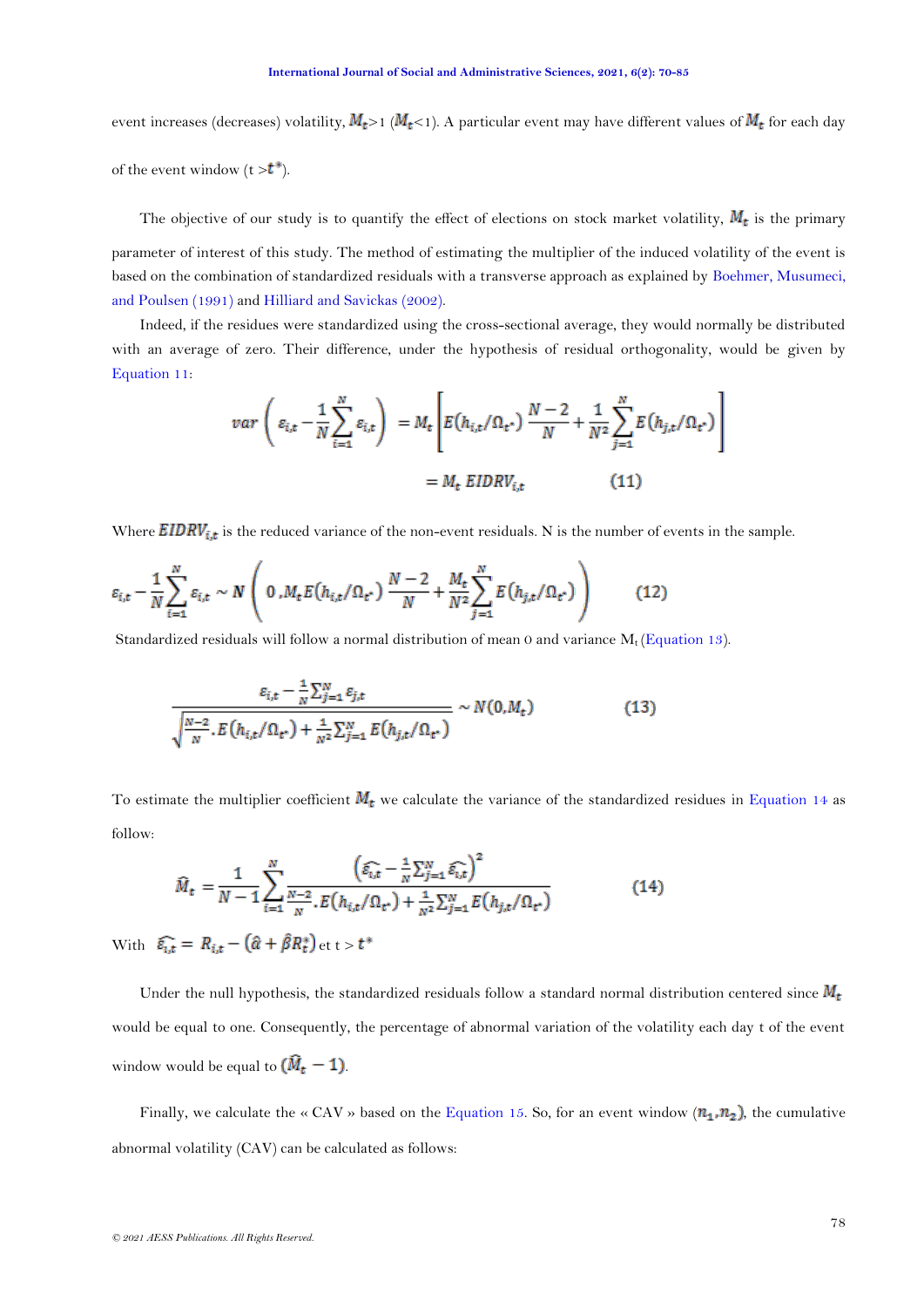<span id="page-9-0"></span>
$$
CAV(n_1, n_2) = \sum_{t=n_1}^{n_2} \widehat{M}_t - (n_2 - n_1 + 1)
$$
 (15)

The null hypothesis of no impact of the elections on volatility can be expressed as follows:

 $H_0$   $CAV(n_1, n_2) = 0$ 

# **4. RESULTS AND DISCUSSION**

Before starting the study, we checked the stationarity of the time series of each event as well as the exitance of the ARCH effect to avoid our results being biased. Each estimation period includes two time series: the country index return and the MSCI World Index return series. For our sample, for each country, all the series of the event estimation period do not have a unit root; the p-value is less than 5%. In addition, the trends are insignificant (the pvalue is greater than 5%). For each country and for each event. To be able to estimate a GARCH model we have also tested the presence of ARCH effect. This test allows us to choose the events to be processed and to exclude any event that does not have an ARCH effect during the period preceding the event window. As a result, we find that all events selected in our sample have an ARCH effect. The results indicate that all the p-values of the test are less than 5% or 10%.

The analysis of the results obtained will be done in two parts. The first will address the impact on stock market returns and the other will explain the impact on volatility.

#### *4.1. Impact of Political Elections on Stock Market Returns in the Euro-Mediterranean Area*

[Table 3](#page-9-0) shows the mean and cumulative abnormal returns as well as their associated T-Student.

The average abnormal return (AMR) varies between -0.691% and 0.7392% throughout the event window. The fluctuation of the RAM is relatively small.

The cumulative average abnormal returns are significant at the 10% threshold on the 13th day and during the period from the 16th to the 20th day. The last two days of the event window have significant CAR at the 10% threshold. Indeed, the absolute values of t-Student (1.56 and 1.417) are greater than the tabulated values. The results from the calculation of the average cumulative abnormal returns CAR, show us that they are negative before the political elections, and positive afterwards. The stock market returns decrease before the political elections and rise after political elections. This is consistent with literature findings which report that stock returns are lower if uncertainty is higher by considering that risk averse investors dislike uncertainty. The political uncertainty is related to cabinet change, government ideology or the volatility of the distribution of seats in parliament. The stock returns on the election day and days after the election are conversely higher since uncertainty about election outcome drops. These findings are inconsistent with the opportunistic political business cycle (OPBC) which is based on the idea that in the goal of maximizing votes, the parties in power, relying on the myopia of voters, maneuver economic policy to create favorable economic conditions for election dates and generate cycles of expansion before the elections. The Euro-Mediterranean countries have a multi-party system which may explain the negative abnormal returns around elections [\(Riley & Luksetich, 1980\)](#page-15-7). Thus, we can argue that uncertainty by adverse investors joint with the consequences of the multi-party system lead to a negative abnormal return before election day.

### *4.2. Impact of Political Elections on the Volatility of Stock Markets in the Euro-Mediterranean Area*

In order to study the impact of political elections on the volatility of stock markets in the Euro-Mediterranean area, we have estimated several parameters in order to calculate the cumulative abnormal volatility (CAV). The latter will allow us to measure the additional or subtractive change in volatility during the window of the event.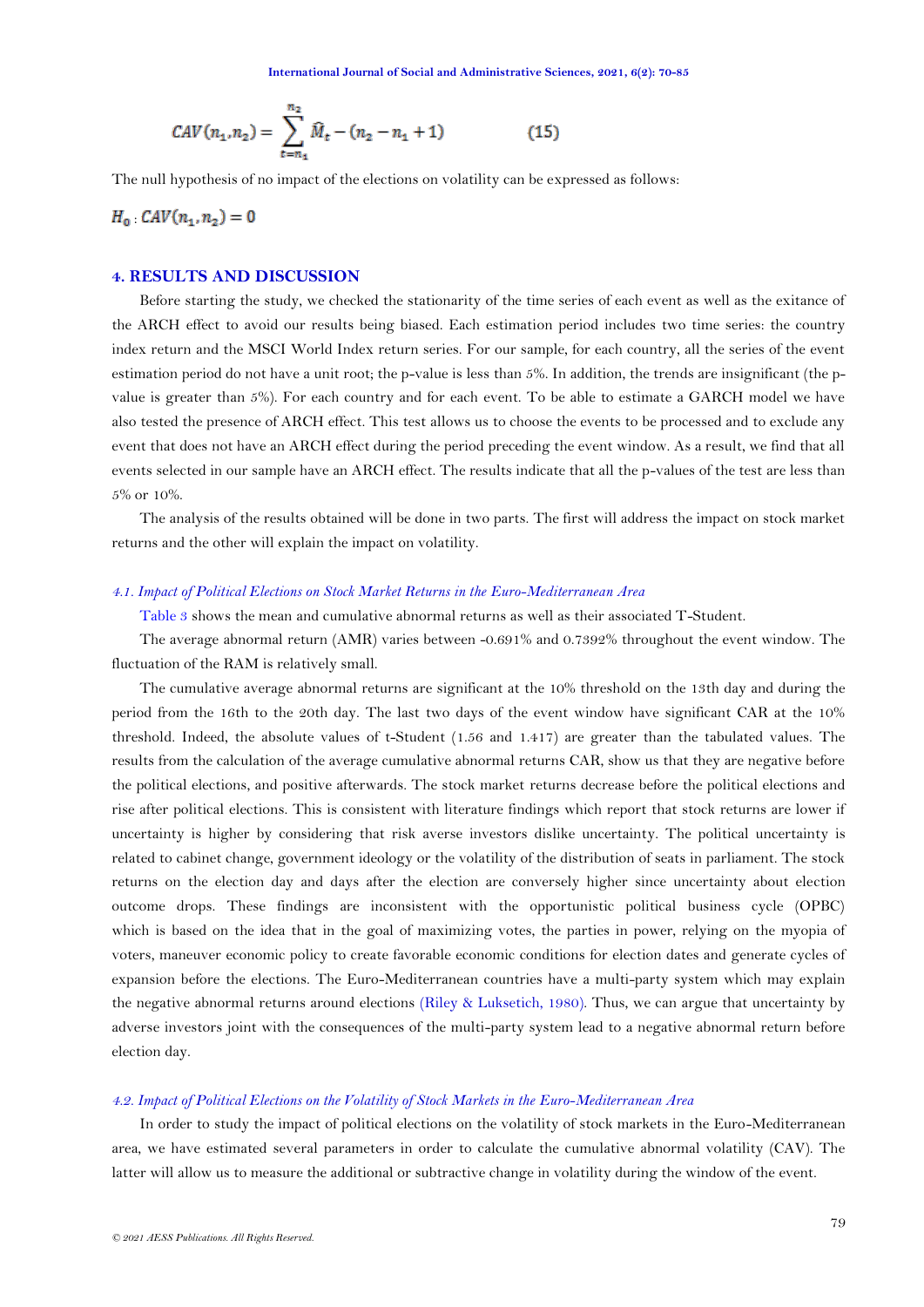| Table-3. Mean and Cumulative Abnormal returns and Associated T-Student. |               |               |            |             |  |  |  |
|-------------------------------------------------------------------------|---------------|---------------|------------|-------------|--|--|--|
| Day                                                                     | <b>ARM</b>    | T-student     | <b>CAR</b> | T-student   |  |  |  |
| 1                                                                       | $-0.00124$    | $-0.42603$    | $-0.00124$ | $-0.09068$  |  |  |  |
| $\overline{2}$                                                          | $-0.00691$    | $-2.381$ **   | $-0.00815$ | $-0.59748$  |  |  |  |
| $\boldsymbol{\mathcal{S}}$                                              | $-9E-05$      | $-0.03114$    | $-0.00824$ | $-0.60411$  |  |  |  |
| $\overline{4}$                                                          | $-0.00339$    | $-1.1675$     | $-0.01162$ | $-0.85261$  |  |  |  |
| $\boldsymbol{5}$                                                        | 0.001194      | 0.411509      | $-0.01043$ | $-0.76502$  |  |  |  |
| 6                                                                       | 0.003812      | 1.313598*     | $-0.00662$ | $-0.48542$  |  |  |  |
| $\overline{7}$                                                          | 0.001174      | 0.404698      | $-0.00544$ | $-0.39928$  |  |  |  |
| 8                                                                       | $-0.00323$    | $-1.11318$    | $-0.00867$ | $-0.63622$  |  |  |  |
| 9                                                                       | $-0.00456$    | $-1.57209*$   | $-0.01324$ | $-0.97084$  |  |  |  |
| 10                                                                      | $-0.00372$    | $-1.28188$    | $-0.01696$ | $-1.24369$  |  |  |  |
| 11                                                                      | 0.001054      | 0.363046      | $-0.0159$  | $-1.16642$  |  |  |  |
| 12                                                                      | 0.002856      | 0.984236      | $-0.01305$ | $-0.95692$  |  |  |  |
| 13                                                                      | $-0.0056$     | $-1.93107**$  | $-0.01865$ | $-1.36795*$ |  |  |  |
| 14                                                                      | 0.004443      | 1.530922*     | $-0.01421$ | $-1.04209$  |  |  |  |
| 15                                                                      | $-0.00329$    | $-1.13415$    | $-0.0175$  | $-1.2835$   |  |  |  |
| 16                                                                      | $-0.00335$    | $-1.15424$    | -0.02085   | $-1.52918*$ |  |  |  |
| 17                                                                      | 0.00027       | 0.093132      | $-0.02058$ | $-1.50935*$ |  |  |  |
| 18                                                                      | 0.000553      | 0.190402      | $-0.02003$ | $-1.46883*$ |  |  |  |
| 19                                                                      | 0.000418      | 0.144107      | $-0.01961$ | $-1.43815*$ |  |  |  |
| 20                                                                      | 0.001517      | 0.52283       | $-0.01809$ | $-1.32687*$ |  |  |  |
| 21                                                                      | 0.001169      | 0.402967      | $-0.01692$ | $-1.2411$   |  |  |  |
| 22                                                                      | 0.001877      | 0.646667      | $-0.01504$ | $-1.10345$  |  |  |  |
| 23                                                                      | 0.002519      | 0.867968      | $-0.01253$ | $-0.91871$  |  |  |  |
| 24                                                                      | 0.004247      | $1.463525*$   | $-0.00828$ | $-0.60719$  |  |  |  |
| 25                                                                      | 0.000932      | 0.321159      | $-0.00735$ | $-0.53884$  |  |  |  |
| 26                                                                      | 0.00342       | 1.178342      | $-0.00393$ | $-0.28802$  |  |  |  |
| 27                                                                      | $-0.00022$    | $-0.07568$    | $-0.00415$ | $-0.30413$  |  |  |  |
| 28                                                                      | 0.00204       | 0.703027      | $-0.00211$ | $-0.15449$  |  |  |  |
| 29                                                                      | 0.002391      | 0.823881      | 0.000285   | 0.020869    |  |  |  |
| 30                                                                      | 0.002101      | 0.724074      | 0.002386   | 0.174989    |  |  |  |
| 31                                                                      | $-0.00379$    | $-1.30679*$   | $-0.00141$ | $-0.10316$  |  |  |  |
| 32                                                                      | 0.004503      | $1.551835*$   | 0.003097   | 0.227147    |  |  |  |
| 33                                                                      | 0.000863      | 0.297376      | 0.00396    | 0.290444    |  |  |  |
| 34                                                                      | 0.003672      | 1.265371      | 0.007632   | 0.559779    |  |  |  |
| 35                                                                      | 0.007392      | $2.547125***$ | 0.015024   | 1.101936    |  |  |  |
| 36                                                                      | $-0.00162$    | $-0.55911$    | 0.013401   | 0.98293     |  |  |  |
| 37                                                                      | $-2.4E - 0.5$ | $-0.00844$    | 0.013377   | 0.981134    |  |  |  |
| 38                                                                      | $-0.00183$    | $-0.6313$     | 0.011545   | 0.846761    |  |  |  |
| 39                                                                      | 0.00294       | 1.013043      | 0.014484   | 1.062388    |  |  |  |
| 40                                                                      | 0.001502      | 0.51743       | 0.015986   | 1.172523    |  |  |  |
| 41                                                                      | $-0.00149$    | -0.51431      | 0.014493   | 1.063051    |  |  |  |
| 42                                                                      | $-0.00018$    | -0.06265      | 0.014312   | 1.049716    |  |  |  |
| 43                                                                      | 0.00132       | 0.454913      | 0.015632   | 1.146544    |  |  |  |
| 44                                                                      | $-0.00158$    | $-0.54531$    | 0.014049   | 1.030476    |  |  |  |
| 45                                                                      | 0.002389      | 0.823204      | 0.016438   | 1.205695    |  |  |  |
| 46                                                                      | $-0.00043$    | $-0.14814$    | 0.016008   | 1.174163    |  |  |  |
| 47                                                                      | $-0.00246$    | $-0.84743$    | 0.013549   | 0.993787    |  |  |  |
| 48                                                                      | 0.003252      | 1.120736      | 0.016801   | 1.232337    |  |  |  |
| 49                                                                      | 0.001737      | 0.598629      | 0.018539   | $1.359755*$ |  |  |  |
| 50                                                                      | 0.002733      | 0.941833      | 0.021272   | 1.560225*   |  |  |  |
| 51                                                                      | $-0.00195$    | $-0.6711$     | 0.019324   | 1.417381*   |  |  |  |

**International Journal of Social and Administrative Sciences, 2021, 6(2): 70-85**

Note: \*\*\*, \*\*,\* : significant respectively, at the threshold 1%, 5% et 10%.

First we estimated GARCH model parameters and the residual. The results of this step give us the following actors: α and β the coefficients of the market model; <sup>γ</sup> the minimum volatility (the constant of the GARCH model);  $Y_1$  the coefficient of the delayed variance or the GARCH term;  $Y_2$ The coefficient of the squared residual of the preceding period or the term ARCH.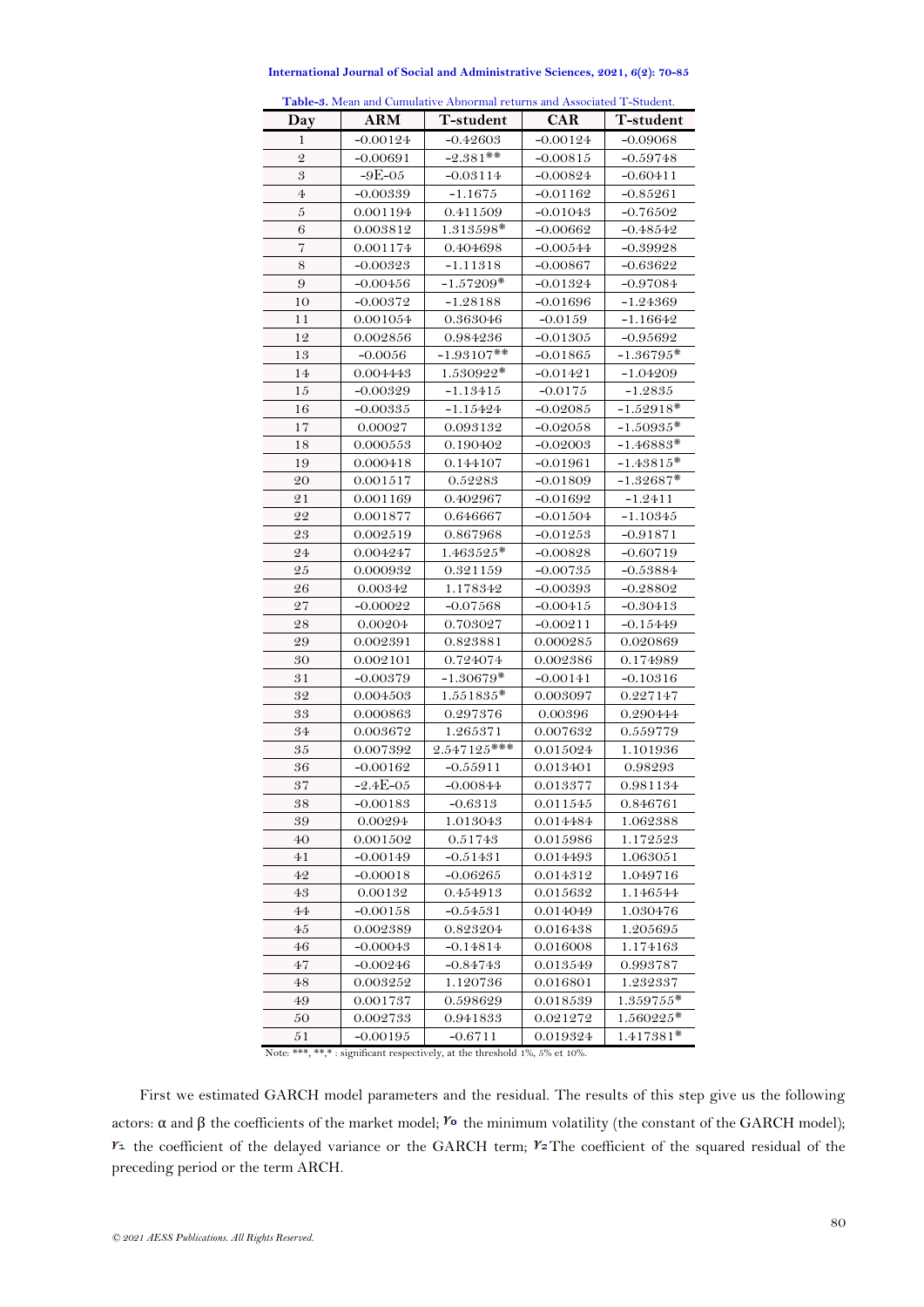We must check each time the significance of the parameters at the threshold of 5% or 10%. Indeed, for the first event, the estimation of the GARCH model provided us with a significant  $\gamma_0$ , in this case we consider that this parameter is equal to zero. However, the GARCH parameter  $\gamma$ <sup>1</sup> and the ARCH parameter  $\gamma$ <sub>2</sub> are significant at the 5% threshold and have a respective value of 0.8507 and 0.265. The coefficients of the α and β market model are - .00046 and 1.044 respectively. From these estimates of the parameters  $\alpha$  and β we can estimate the model residual for all  $t > t^*$  according to this equation:

# $\widehat{\varepsilon_{i,t}} = R_{i,t} - (\widehat{\alpha} + \widehat{\beta}R_t^*)$

Second we predict the conditional volatility during the event window. This step is based on the results of the first step and the variance and residual of the last day of the estimation period. The results allowed us to have the forecast conditional volatility independent of the realization of the event, that is to say in case of non-event.

<span id="page-11-0"></span>Then we calculate the multiplier coefficients of volatility.  $M_t$  will allow us to measure the change-in-volatility of its non-event level. After all calculations, we obtained multiplier coefficients for each day of the event window presented in the following table [\(Table 4\)](#page-11-0):

| Day            | $\mathbf{M}_{t}$ | Day | $\mathbf{M}_t$ | Day | $\mathbf{M}_{t}$ |
|----------------|------------------|-----|----------------|-----|------------------|
| 1              | 1.2166           | 18  | 0.5213         | 35  | 0.4052           |
| $\mathcal{Q}$  | 3.5790           | 19  | 0.9698         | 36  | 0.1603           |
| 3              | 0.8338           | 20  | 0.4085         | 37  | 0.1534           |
| $\overline{4}$ | 1.7859           | 21  | 0.8477         | 38  | 0.6277           |
| 5              | 1.9266           | 22  | 0.6893         | 39  | 0.1912           |
| 6              | 1.7493           | 23  | 2.4893         | 40  | 0.0817           |
| 7              | 1.4966           | 24  | 3.8171         | 41  | 0.1359           |
| 8              | 1.7153           | 25  | 1.4248         | 42  | 0.2477           |
| 9              | 1.2980           | 26  | 1.0149         | 43  | 0.1106           |
| 10             | 1.7940           | 27  | 2.2811         | 44  | 0.0865           |
| 11             | 3.2848           | 28  | 0.3045         | 45  | 0.0838           |
| 12             | 0.6705           | 29  | 0.6480         | 46  | 0.0566           |
| 13             | 0.6536           | 30  | 0.3731         | 47  | 0.0499           |
| 14             | 0.6694           | 31  | 1.4646         | 48  | 0.0943           |
| 15             | 0.7074           | 32  | 0.5982         | 49  | 0.0307           |
| 16             | 0.4523           | 33  | 0.6965         | 50  | 0.0567           |
| 17             | 1.7290           | 34  | 0.5910         | 51  | 0.1396           |

**Table-4.** Multiplicative coefficient  $M_t$ .

According to [Table 4](#page-11-0) the multiplier coefficients are positive, which is consistent with the definition and application conditions of this methodology. The results of the coefficient  $M_t$  for the day just before the elections (Day 25), indicates that the volatility has increased by 42.48%. Indeed, the multiplier coefficient  $M_t$  is equal to 1.424814. It is greater than 1, the reference value which indicates the no change in the level of volatility. These findings show an increase in volatility before election day which is consistent with the conclusion of [Mehdian et al.](#page-14-1)  [\(2008\)](#page-14-1) who argued that the highest observed returns should be expected in the time period immediately preceding the election date as this is when media coverage and campaigning are at their peak. Therefor we conclude that the increase in volatility before election day, probably due to the greatest degree of uncertainty about the situation and the market disruption affected by the media and social networks. However, for two days after the election, the multiplier coefficient is equal to 0.3045, which means that there is a decrease in the volatility of its non-event level of 69.55% (1-0.3045 = 0.6955), this decrease can be explained by a probable publication of the result, or a clearer vision on the possible results (publication of the statistics by the media ...). The interpretation of the multiplier at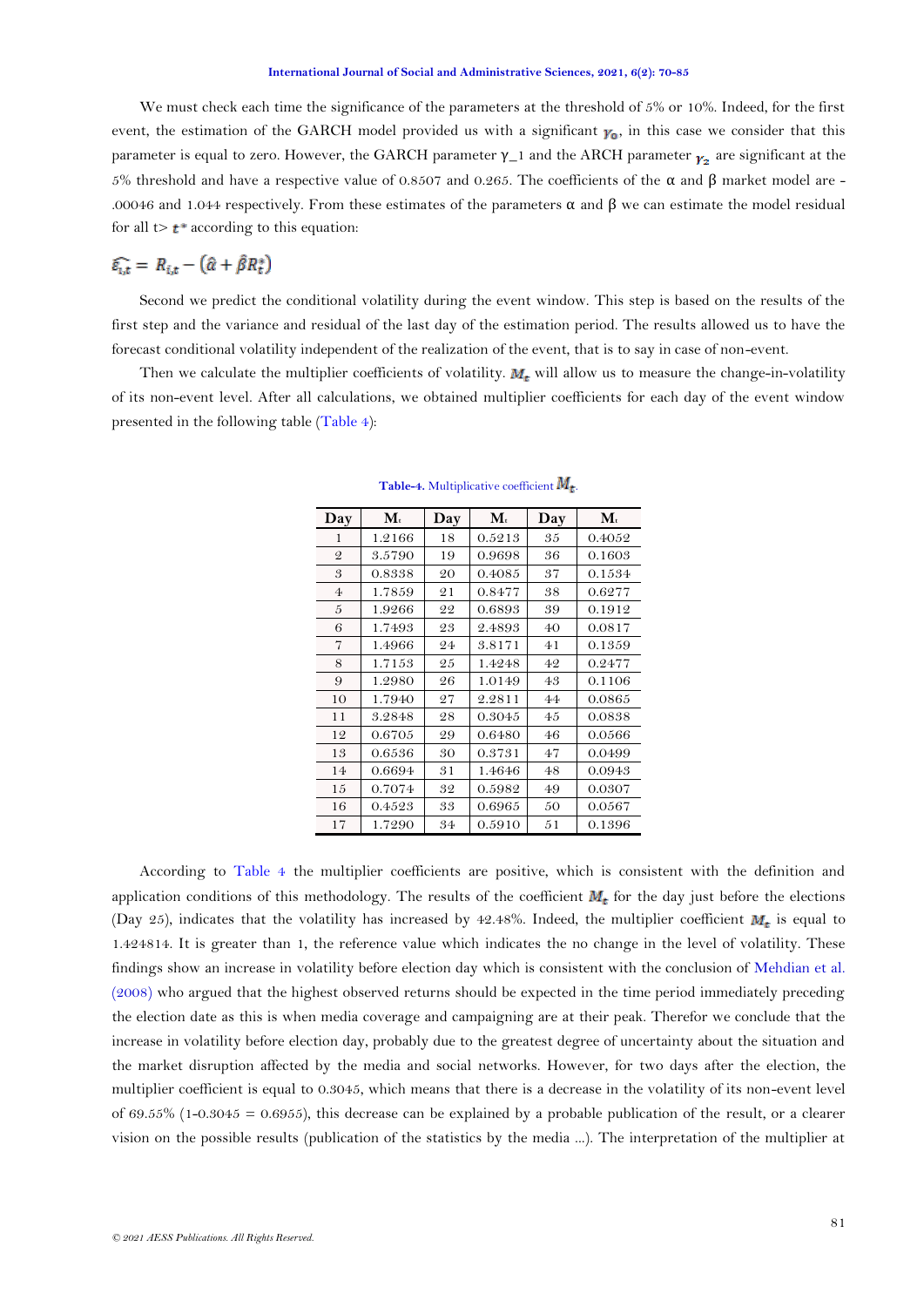date t is not suggestive of the overall effect, so we will add up these multipliers which will reveal the impact of the election on volatility throughout the year. window of the study.

Finally we calculate the  $\ll$  CAV ». As previously reported, the calculation of the cumulative abnormal volatility is the sum of the multiplier coefficients during the event window minus the number of days of the window. We obtained « CAV »presented in [Table 5.](#page-12-0) In our case, our event window equals (1, 51) from where:

$$
CAV(1.51) = \sum_{t=1}^{51} \widehat{M}_t - (51 - 1 + 1) = -3.5863
$$

At first glance, this value may have little intuitive content. However, when analyzing it, you can realize that the ratio of the CAV to the total number of days included in the event window is equal to the percentage decrease of the volatility compared to its reference index that is in relation to its level if the elections will not have taken place. This means that in the 51 days surrounding the elections, the country-specific variance was 7.03% less than it would have been if the elections did not occur. We can therefore conclude that elections do have an impact on volatility.

<span id="page-12-0"></span>

| Jour n         | CAV(1.n) | Jour n | CAV(1.n) | Jour n | CAV(1.n)  |
|----------------|----------|--------|----------|--------|-----------|
| 1              | 0.2166   | 18     | 8.0834   | 35     | 10.1071   |
| $\mathcal{Q}$  | 2.7956   | 19     | 8.0532   | 36     | 9.2674    |
| 3              | 2.6294   | 20     | 7.4618   | 37     | 8.4208    |
| $\overline{4}$ | 3.4153   | 21     | 7.3095   | 38     | 8.0484    |
| 5              | 4.3419   | 22     | 6.9988   | 39     | 7.2396    |
| 6              | 5.0912   | 23     | 8.4882   | 40     | 6.3214    |
| $\overline{7}$ | 5.5879   | 24     | 11.3053  | 41     | 5.4573    |
| 8              | 6.3031   | 25     | 11.7301  | 42     | 4.7050    |
| 9              | 6.6012   | 26     | 11.7450  | 43     | 3.8156    |
| 10             | 7.3951   | 27     | 13.0261  | 44     | 2.9021    |
| 11             | 9.6799   | 28     | 12.3306  | 45     | 1.9859    |
| 12             | 9.3504   | 29     | 11.9786  | 46     | 1.0425    |
| 13             | 9.0041   | 30     | 11.3517  | 47     | 0.0924    |
| 14             | 8.6735   | 31     | 11.8163  | 48     | $-0.8133$ |
| 15             | 8.3808   | 32     | 11.4145  | 49     | $-1.7826$ |
| 16             | 7.8331   | 33     | 11.1110  | 50     | $-2.7259$ |
| 17             | 8.5621   | 34     | 10.7019  | 51     | $-3.5863$ |

**Table-5.** Cumulative abnormal volatility.

According to [Table 5,](#page-12-0) the CAV (1.26) (one month before the elections), is equal to 11.7450, which explains a 45.17% increase in the volatility of its non-event level. However, the CAV (26.51) (one month after the elections), is equal to -13.8915, thus a decrease in the CAV of its non-event level of 53.43%. Findings show a strong abnormal rise that starts before the Election Day and continues for a pic at the day of election. The market settles down after election day following the event. This non prolonged reaction is most probably due to the fact that the official results are quickly released after the elections. We can therefore conclude that there is a positive impact on volatility one month before the elections and a negative impact during the month following the political elections. The statistical significance of the results is tested using the bootstrap methodology [\(Efron, 1979\)](#page-13-4). This methodology consists of pulling, from all countries and dates available, at random with discount N country / date combinations to match the number of elections in the original sample. Calculate the cumulative abnormal volatility for the sample generated randomly on the respective event window. Repeat steps (1) and (2) 5000 times and sort the resulting CAV collection in increasing order to obtain the empirical distribution. The p-value can be defined as the number of bootstrap CAV that exceed the CAV calculated for the sample of the original election divided by the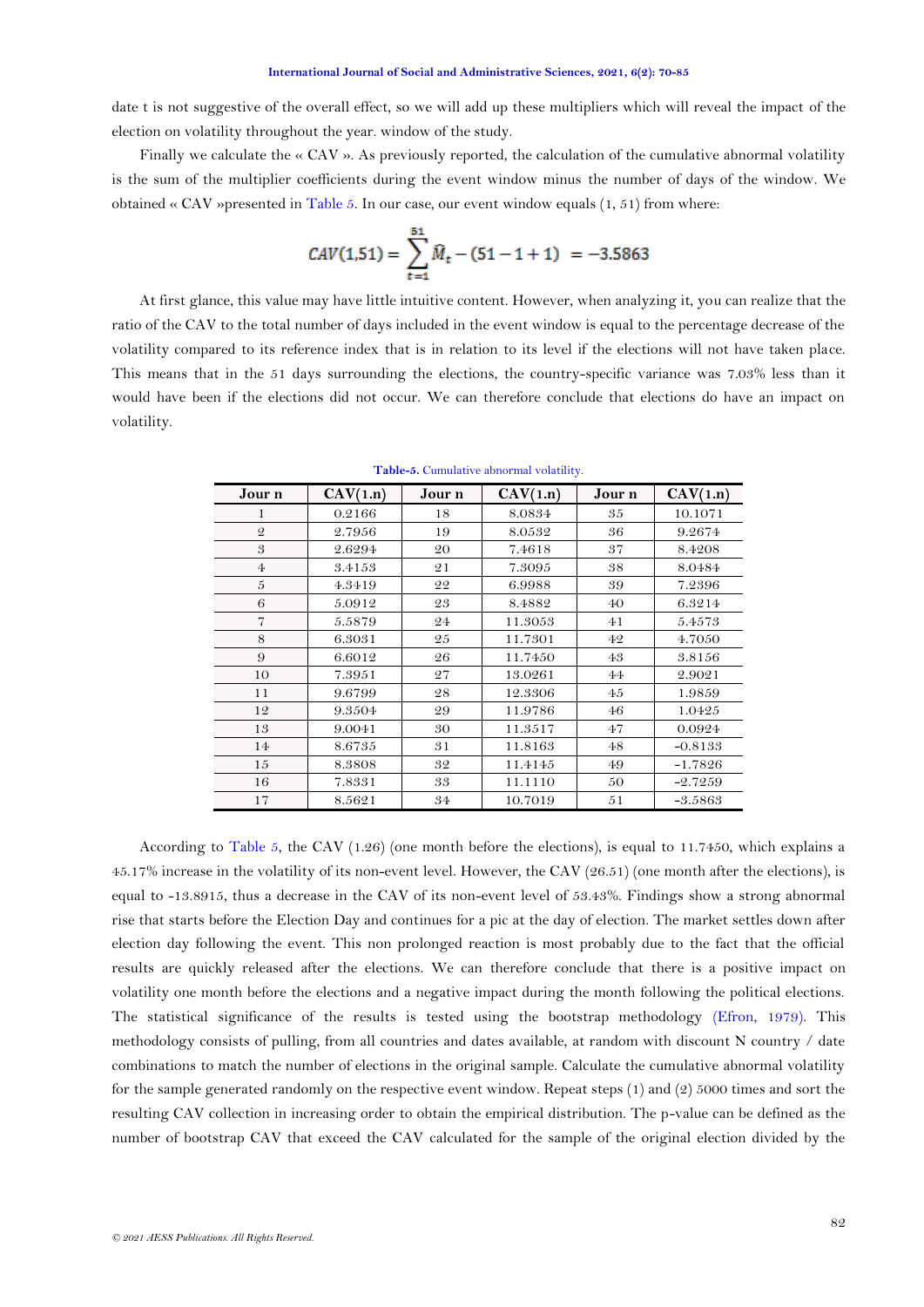<span id="page-13-4"></span>number of repetitions (ie, 5000). All the p-values found are close to zero. This proves the significance of the results of the study.

# **5. CONCLUSION**

This paper examined the reaction of stock markets in Euro-Mediterranean countries (Tunisia, Morocco, Turkey, Spain, France, Greece and Italy) following political elections. We studied their impact on market returns and volatility. We selected 21 political elections of different types (legislative, presidential and municipal). We opted for a classical event study methodology to analyze the impact on stock market performance, however, we adopted the methodology used in the work of [Bialkowski et al. \(2008\)](#page-13-0) which is based on the GARCH (1,1) model and on the concept of volatility multiplier to measure the cumulative abnormal volatility (CAV). The results of our research show that political elections have a significant impact on returns as well as on volatility. Indeed, stock returns decrease before political elections and increase right after. Thus, stock returns do not follow the market efficiency hypothesis during political elections. Regarding volatility, we found that there is a positive impact one month before the political elections and a negative impact in the month after. In summary, the month before the political elections is characterized by an increase in volatility before the elections, due to the increase in risk related to the formation of the new government and the economic policy adopted during its term, and a decrease in performance. However, the month following the election date is characterized by a decrease in the level of volatility, probably due to a clearer view of the country's new government and therefore the economic policies adopted, and by an increase in returns. The main implication of this study is for investors. By recognizing the market's reaction to political elections, they can develop buying and selling strategies to generate momentary profits by exploiting the imbalance produced in the market.

> **Funding:** This study received no specific financial support. **Competing Interests:** The authors declare that they have no competing interests. **Acknowledgement:** All authors contributed equally to the conception and design of the study.

# **REFERENCES**

- <span id="page-13-2"></span>Alesina, A. (1987). Macroeconomic policy in a two-party system as a repeated game. *Journal of Economics, 102*(3), 651-678. Available at: https://doi.org/10.2307/1884222
- <span id="page-13-6"></span>Allvine, F. C., & O'Neill, D. E. (1980). Stock market returns and the presidential election cycle. *Financial Analysts Journa, 36*(5), 49–56. Available at: https://doi.org/10.2469/faj.v36.n5.49.
- <span id="page-13-1"></span>Baker, S. R., Nicholas, B. S., & Davis, J. (2016). Measuring economic policy uncertainty. *The Quarterly Journal of Economics, 131*(4), 1593-1636. Available at: https://doi.org/10.1093/qje/qjw024.
- <span id="page-13-0"></span>Bialkowski, J., Gottschalk, K., & Wisniewski, T. P. (2008). Stock market volatility around national elections. *Journal of Banking & Finance, 32*(9), 1941-1953. Available at: https://doi.org/10.1016/j.jbankfin.2007.12.021.
- <span id="page-13-5"></span>Bilson, C., Brailsford, T., & Hooper, V. (2002). The explanatory power of political risk in emerging markets. *International Review of Financial Analysis, 11*(1), 1-27. Available at: https://doi.org/10.1016/S1057-5219(01)00067-9.
- <span id="page-13-9"></span>Boehmer, E., Musumeci, J., & Poulsen, A. B. (1991). Event-study methodology under conditions of event-induced variance. *Journal of Financial Economics, 30*(2), 253–272. Available at: https://doi.org/10.1016/0304-405X(91)90032-F.
- <span id="page-13-8"></span>Bollerslev, T. (1986). Generalized autoregressive conditional heteroskedasticity. *Journal of Econometrics, 31*(3), 307–327. Available at: https://doi.org/10.1016/0304-4076(86)90063-1.
- <span id="page-13-3"></span>Booth, J. R., & Booth, L. C. (2003). Is presidential cycle in security returns merely a reflection of business conditions? *Review of Financial Economics, 12*(2), 131–159. Available at: https://doi.org/10.1016/S1058-3300(02)00061-7.
- <span id="page-13-7"></span>Brown, S. J., & Warner, J. B. (1985). Using daily stock returns: The case of event studies. *Journal of Financial Economics, 14*(1), 3– 32. Available at: https://doi.org/10.1016/0304-405X(85)90042-X.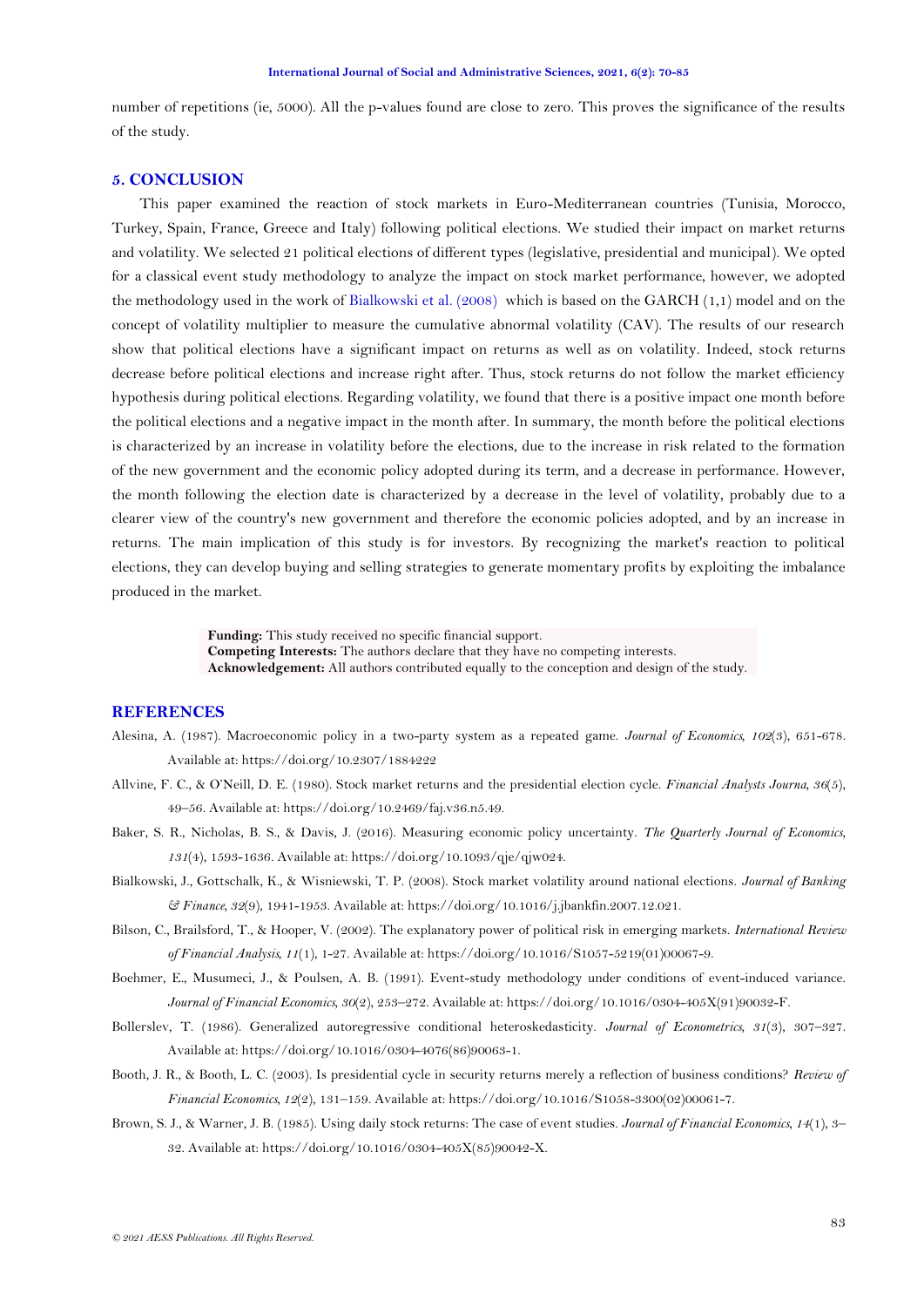- <span id="page-14-1"></span>Brown., K. C., Harlow, W. V., & Tinic, S. M. (1988). Risk aversion, uncertain information, and market efficiency. *Journal of Financial Economics, 22*(2), 355–385. Available at: https://doi.org/10.1016/0304-405X(88)90075-X.
- Cosset, J. C., & Suret, J. M. (1995). Political risk and the benefits of international portfolio diversification. *Journal of International Business Studies, 26*(2), 301–319. Available at: https://doi.org/10.1057/palgrave.jibs.8490175.
- Döpke, J., & Pierdzioch, C. (2006). Politics and the stock market: Evidence from Germany. *European Journal of Political Economy, 22*(2), 925-943. Available at: https://doi.org/10.1016/j.ejpoleco.2005.11.004
- Efron, B. (1979). Bootstrap methods: Another look at the jackknife. *Annals of Statistics, 7*, 1–26. Available at: https://doi.org/10.1007/978-1-4612-4380-9\_41.
- Engle, R. F. (1982). Autoregressive conditional heteroscedasticity with estimates of the variance of United Kingdom inflation. *Econometrica, 50*(4), 987–1007. Available at: https://doi.org/10.2307/1912773.
- Engle, R. F., & Victor, K. (1993). Measuring and testing the impact of news on volatility. *Journal of Finance, 48*(5), 1749-1778. Available at: https://doi.org/10.1111/j.1540-6261.1993.tb05127.x.
- <span id="page-14-15"></span>Fama, E., Fisher, L., Jensen, M., & Roll, R. (1969). The adjustment of stock prices to new information. *International Economic Review, 10*(1), 1—21. Available at: https://doi.org/10.2307/2525569.
- <span id="page-14-4"></span>Floros, C. (2008). The influence of the political elections on the course of the Athens Stock Exchange 1996-2002". *Managerial Finance, 34*(7), 479-488. Available at: https://doi.org/10.1108/03074350810874433.
- <span id="page-14-7"></span>Goodell, J. W., & Vähämaa, S. (2013). US presidential elections and implied volatility: The role of political uncertainty. *Journal of Banking & Finance, 37*(3), 1108–1117. Available at: https://doi.org/10.1016/j.jbankfin.2012.12.001.
- <span id="page-14-9"></span>Hensel, C. R., & Ziemba, W. T. (1995). United States investment returns during Democratic and Republican administrations, 1928–1993. *Financial Analysts Journal, 51*(2), 61–69. Available at: https://doi.org/10.2469/faj.v51.n2.1882.
- <span id="page-14-12"></span>Herbst, A. F., & Slinkman, C. W. (1984). Political-economic cycles in the US stock market. *Financial Analysts Journal, 40*(2), 38– 44. Available at: https://doi.org/10.2469/faj.v40.n2.38.
- <span id="page-14-2"></span>Hibbs, D. A. J. (1977). Political parties and macroeconomic policy. *American Political Science Review, 71*(4), 1467–1487. Available at: https://doi.org/10.1017/S0003055400269712.
- <span id="page-14-16"></span>Hilliard, J. E., & Savickas, R. (2002). On the statistical significance of event effects on unsystematic volatility. *Journal of Financial Research, 25*(4), 403-425. Available at: https://doi.org/10.1111/1475-6803.00030.
- <span id="page-14-3"></span>Honghai, Y., Libing, F., Sunqi, Z., & Donglei, D. (2017). The role of the political cycle in the relationship between economic policy uncertainty and the long run volatility of industry-level stock returns in the United States. *Applied Economics, 50*(26), 2932-2937. Available at: https://doi.org/10.1080/00036846.2017.1412079.
- <span id="page-14-13"></span>Huang, R. D. (1985). Common stock returns and presidential elections. *Financial Analysts Journal, 41*(2), 58–65. Available at: https://doi.org/10.2469/faj.v41.n2.58.
- <span id="page-14-14"></span>Johnson, R. R., Chittenden, W., & Jensen, G. (1999). Presidential politics, stocks, bonds, bills, and inflation. *Journal of Portfolio Management, 26*(1), 27–31. Available at: https://doi.org/10.3905/jpm.1999.319771.
- <span id="page-14-8"></span>Kelly, B., Pastor, L., & Veronesi, P. (2016). The price of political uncertainty: Theory and evidence from the option market. *Journal of Financial Economics, 71*(5), 1923-2487. Available at: https://doi.org/10.1111/jofi.12406.
- <span id="page-14-5"></span>Knight, B. (2006). Are policy platforms capitalized into equity prices? Evidence from the Bush/Gore 2000 presidential election. *Journal of Public Economics, 90*(4-5), 751-773. Available at: https://doi.org/10.1016/j.jpubeco.2005.06.003.
- <span id="page-14-0"></span>Lehkonen, H., & Heimonen, K. (2015). Democracy, political risks and stock market performance. *Journal of International Money Finance, 59*, 77–99. Available at: https://doi.org/10.1016/j.jimonfin.2015.06.002.
- <span id="page-14-6"></span>Li, J., & Born, J. A. (2006). Presidential election uncertainty and common stock returns in the United States. *Journal of Financial Research, 29*(4), 609–622. Available at: https://doi.org/10.1111/j.1475-6803.2006.00197.x.
- <span id="page-14-10"></span>Lobo, B. J. (1999). Jump risk in the U.S. stock market: evidence using political information. *Review of Financial Economics, 8*(12), 149-163. Available at: https://doi.org/10.1016/S1058-3300(02)00061-7.
- <span id="page-14-11"></span>Mandacı, P. E. (2003). Abnormal price movements in the ISE before and after the general elections. *ISE Magazine, 7*(27), 2-14.